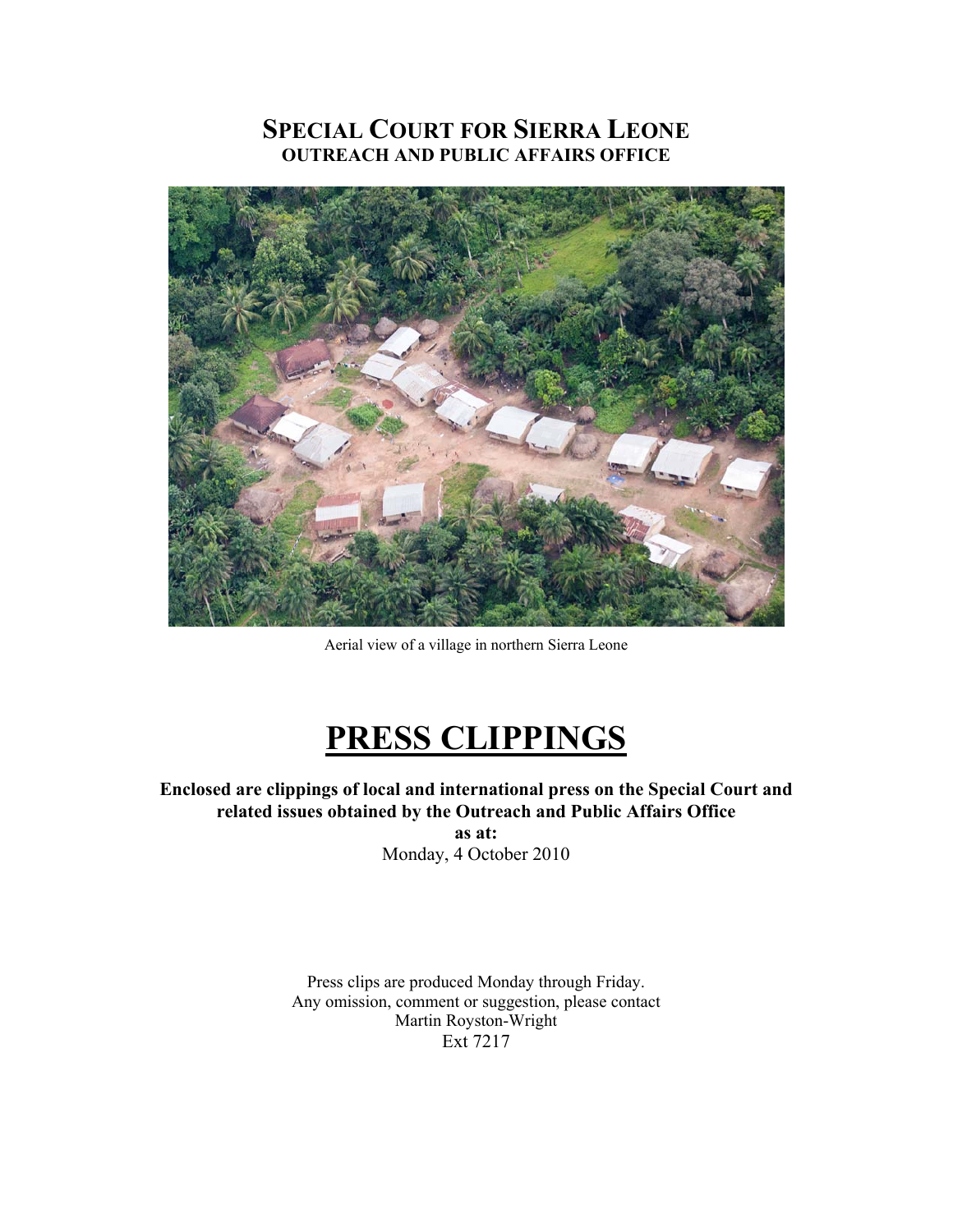| <b>International News</b>                                                                    |             |
|----------------------------------------------------------------------------------------------|-------------|
| Sierra Leone Hollywood and The Hague / Focus on Africa Magazine                              | Page 3      |
| UNMIL Public Information Office Media Summary / UNMIL                                        | Pages 4-11  |
| Mandela Aide Charged Over Naomi Campbell Diamonds / BBC Online                               | Pages 12-13 |
| The 2010 Nobel Peace Prize: Predictions from Kristian Berg Harpviken / US Institute of Peace | Page 14     |
| 'Merchant of Death' back in Thai court / Bangkok Post                                        | Pages 15-16 |
| ICTR/Weekly Summary - Witness Accounts Wild State During Genocide / Hirondelle News Agency   | Page 17     |
| STL is Autonomous and it should be Supported to the End / Naharnet                           | Page 18     |
| Dizdarević: Ten years on, Milošević Scars Remain in Balkans / EurActive.com                  | Pages 19-23 |
| Why ICC 'Suspects' No Longer at Ease / The Standard                                          | Pages 24-26 |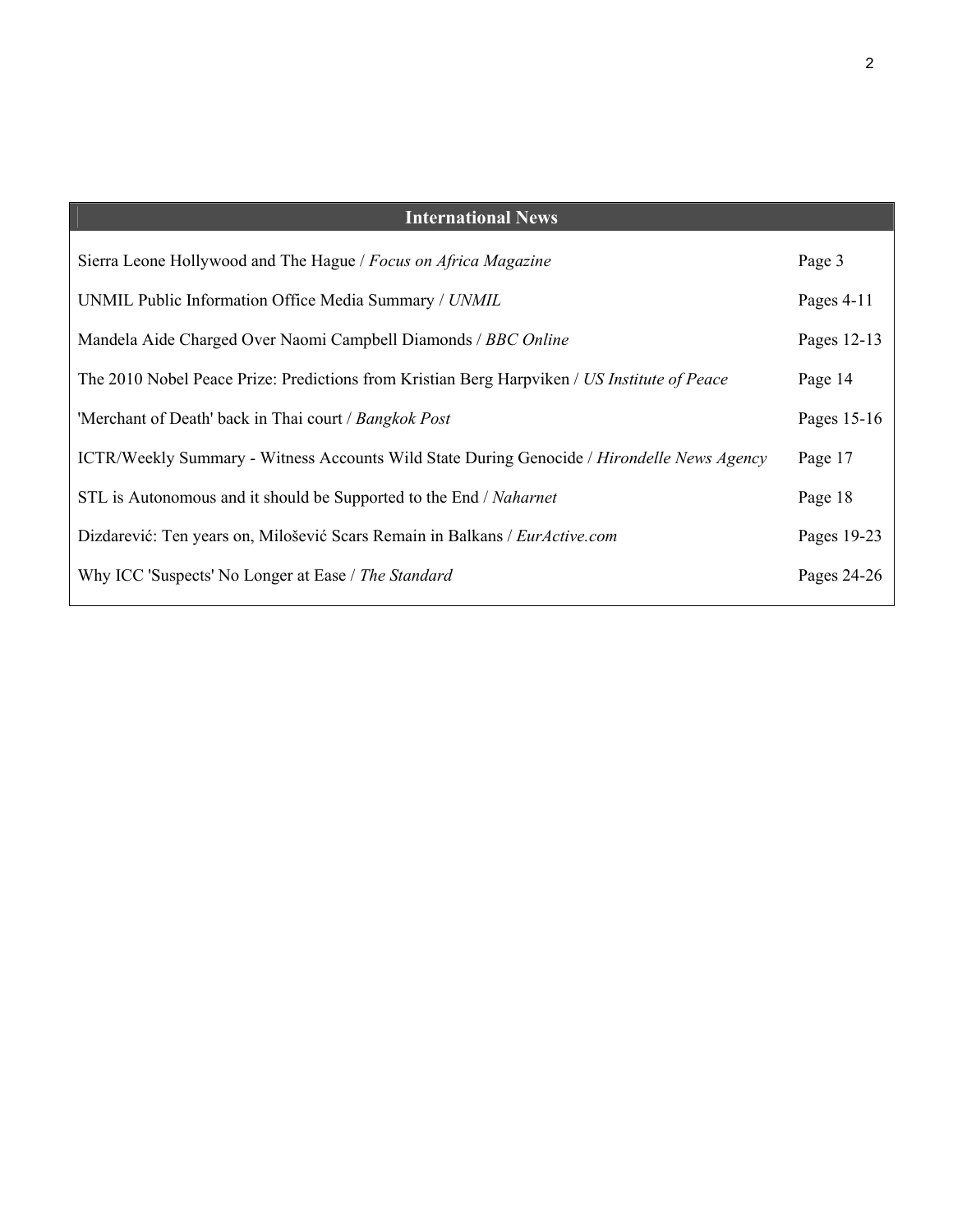# Focus on Africa Magazine October-December, 2010



# **Sierra Leone** Hollywood and The Haque

There is, it would appear, nothing quite like a famous face to capture the attention of a celebrity obsessed public.

Indeed two years on from the start of the war crimes trial of former Liberian President Charles Taylor the media spotlight on this case has never been as intense. Yet it is not the heinous atrocities Taylor stands accused of that have captured the public's imagination in recent months, but rather the testimonies of a world famous supermodel, her former agent and a Hollywood actress come human rights activist about a gift of uncut diamonds.

Taylor, the first former African head of state on trial for alleged war crimes, is being tried by a special court for Sierra Leone at The Hague. He faces 11 charges relating to the murder, rape, sexual slavery and amputations of civilians by rebels in neighbouring Sierra Leone during its nine-year civil war. He is also charged with providing weapons to rebels in exchange for blood diamonds.

In recent months the prosecution has been attempting to gather evidence to link Taylor to trade in such conflict diamonds. Enter Naomi Campbell who is apparently quite accustomed to receiving unusual gifts from strange men in the dark of night. One version of the events is that after attending a star-studded charity dinner party hosted by former South African President Nelson Mandela back in 1997 Campbell, exhausted from a week of foreign travel, had retired to bed. A few hours later, woken by a mysterious knocking on the window, she dozily accepted a pouch of "small, dirty stones".

At breakfast the following morning

Campbell relayed the events of the previous evening to her former agent Carole White and actress Mia Farrow who were both present at the party. She then decided to gift the stones to the Nelson Mandela Children's Fund, handing them over to Jeremy Ratcliffe, then the fund's chief executive. But 13 years on, it emerges that they were never auctioned. Ratcliffe, who apparently hung onto the stones, recently handed them to the war crimes tribunal and no doubt will soon have some tough questions to answer.

So while the prosecution had hoped to link the gift of diamonds to Taylor, who was photographed next to Campbell at the dinner party, so far the testimonies given by the three women have proved contradictory and hence inconclusive.

William Pace of the Coalition for an International Criminal Court has said it is "somewhat disappointing that it takes Hollywood actresses and models going to a party with a former dictator, who is reported to have given a conflict diamond to a model, to get the media's interest in this important development."

First the pouting Campbell refuses to testify at the hearings and when eventually subpoenaed describes her appearance as a "biginconvenience". Then there is the admission that she knew nothing about Taylor, or even the geographical location of Liberia. Disappointing indeed but also a worrying indication of how little awareness there is around the illicit global trade in diamonds and their link to some of the world's worst conflicts.

So while these media-grabbing testimonies may have done little to advance the prosecution's case, it would appear that, like it or not, there is nothing like a bit of flash to to get the world to sit up and take notice of serious issues like conflict diamonds.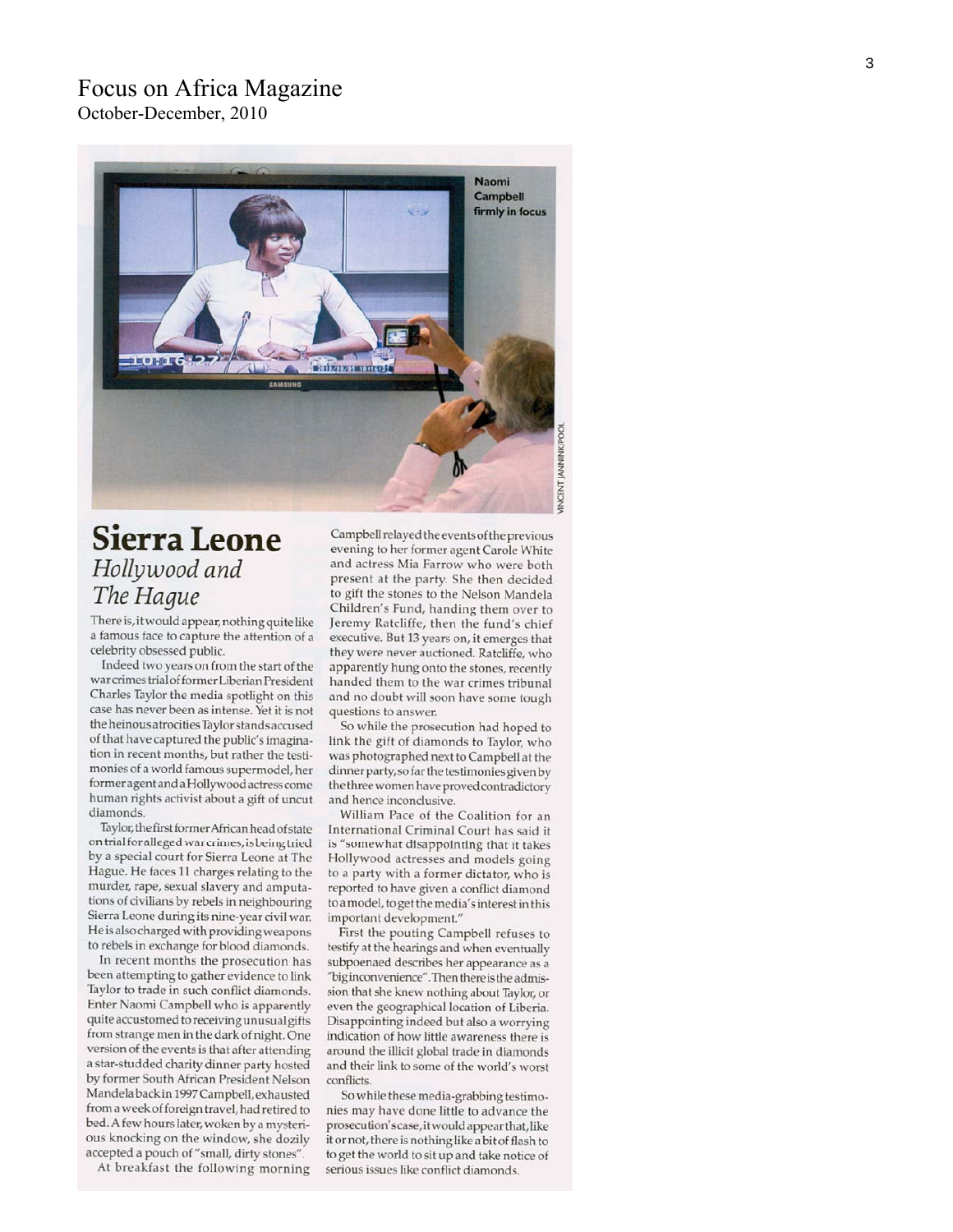

United Nations Mission in Liberia (UNMIL)

#### **UNMIL Public Information Office Media Summary 01 October 2010**

*[The media summaries and press clips do not necessarily represent the views of UNMIL.]* 

#### **UNMIL News in Liberia**

# **UNMIL Expresses Regrets Over Damaged to Public School**

[Public Agenda]

- The UN Mission in Liberia (UNMIL) says it still regrets damages done to a local public school in Bondon Town, Tewor District in Grand Cape Mount County.
- According to UNMIL spokesperson Yasmina Bouziane, the Mission was inconvenienced about the damages done to the school which, according to reports from that area, had prevented students from attending school for the start of this academic calendar.
- Ms. Bouziane said although renovation works have been started on the school building, the rainy season was a major factor in the delay of the completion of the work.
- She also expressed the Mission's regret for any negative effect its operation in the country might have caused.
- The UNMIL spokesperson however promised that all is being done to complete renovation on the building soonest possible so as to enable students to commence normal academic works at the school.
- The University of Liberia Radio Station reported that until now students have not started school due to what it described as excessive leakage from the roof of the school building, despite initial renovation by UNMIL.
- The building was affected by an UNMIL helicopter during one of the Mission's routine operation.

#### **Local News on Liberian issues**

#### **US Ambassador Recaps Peace Corps Success Story**

[The Informer, Daily Observer, The News]

- US Ambassador Linda Thomas-Greenfield says the Peace Corps programme in Liberia is one of the most successful US-sponsored programmes in the country.
- Ambassador Greenfield said the work of the Peace Corps Volunteers over the years demonstrates the good image and reputation of the programme.
- Despite the war years which suspended the programme in Liberia, the US Ambassador said Liberians and the ex-volunteers never forgot the impact.
- The US diplomat spoke Thursday at the ribbon-cutting ceremony of the new offices of the Peace Corps in Liberia.
- Speaking at the occasion, Vice President Joseph Boakai said the ribbon-cutting ceremony marks another celebration of the longstanding relations between the two countries.
- He recalled the long-time services provided by Peace Corps Volunteers in Liberia which himself is a beneficiary.
- Peace Corps Director in Liberia Lucianne Philips encouraged the volunteers to leave a legacy in the country at the end of their services.
- The Peace Corps programme in Liberia started in 1962 but was suspended in 1990 because of the civil conflict but resumed in 2008.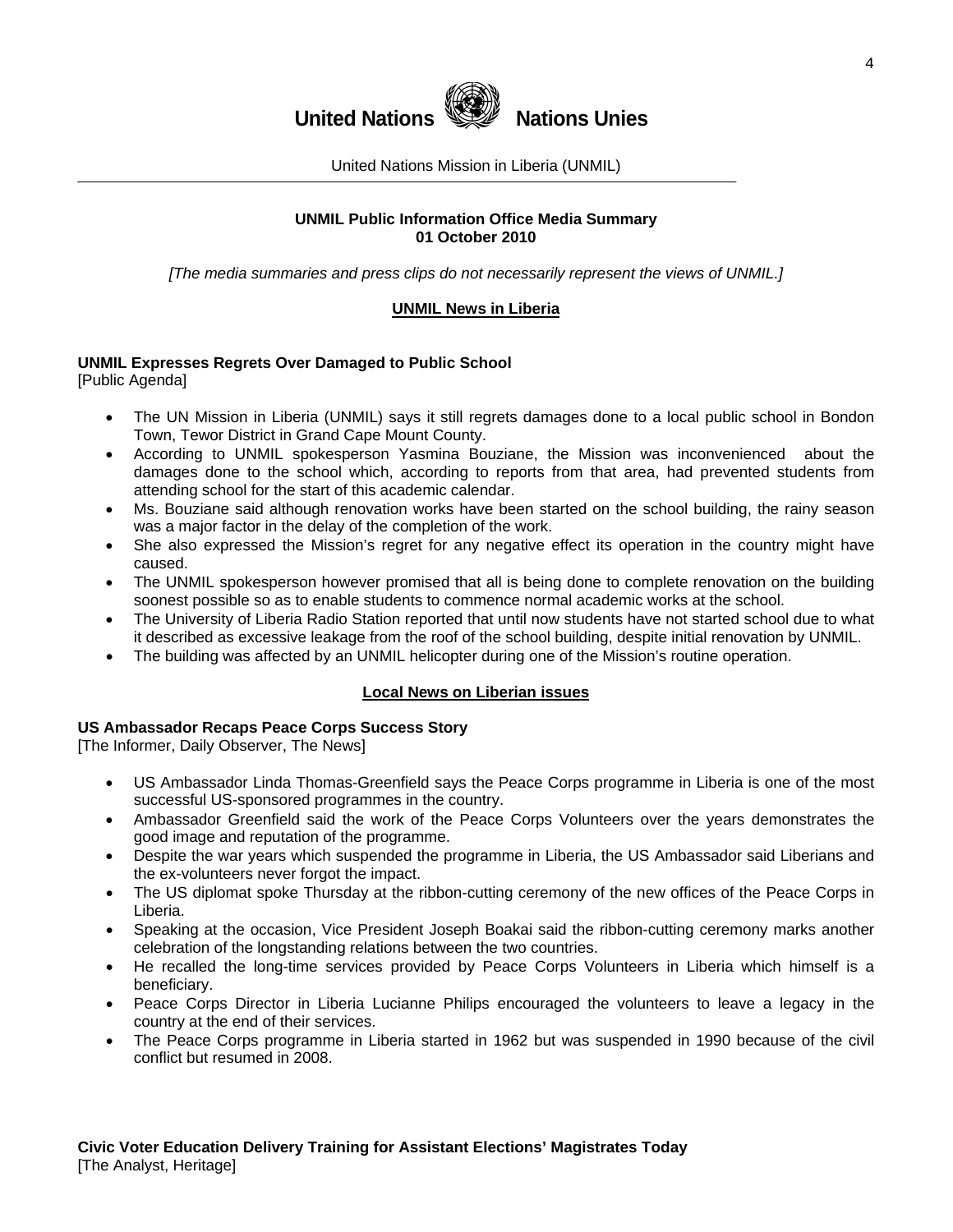- A two-day civic voter education delivery training for assistant elections magistrates begins today, at the headquarters of the National Elections Commission (NEC) in Sinkor.
- According to a NEC release, the training session, which will be held under the theme: "Effective Civic/Education Delivery for the Voter Registration Exercise", will cover: Civic/Voter Education Strategy for 2011 Electoral Process'; "The Voter Registration Process for 2011"; "The Role of Assistant Magistrates, County and Regional Coordinators; and "The Development of Regional Action Plan."
- The release noted that other topics to be discussed include: "Gender and Elections", and "Improvement of Monitoring Mechanism for CSOs and Civic Educator."
- The NEC release further said that participants will be given an overview of the Civic/Voter Education Manuel for Voter Registration and drill in the legal instruments for the 2011 elections.
- The Civic Voter Education Delivery training session is a part of the continuous Civic/Voter Education being undertaken by the NEC to ensure citizens mass participation in the upcoming voters registration exercise.

#### **OSIWA Wants Civil Society Full Participation in Sustaining Peace**

[Heritage]

- The Open Society Initiative of West Africa (OSIWA) has called on civil society groups in Liberia to fully participate in the findings and recommendations of the Truth and Reconciliation Commission (TRC) Final Report.
- According to the Programme Associate of OSIWA, Ms. Lucrezia Thomas Anderson, the full participation of civil society organizations will help give informed recommendations to the final report of the TRC, noting this will help in the sustenance of peace in the country.
- She then pledged OSIWA's continual support to civil society organizations involved in maintaining lasting peace in Liberia.
- Ms. Anderson spoke Thursday in Monrovia on behalf of OSIWA's country coordinator Joe Pemagbi, at a one-day forum of Civil Society Coalition for the Consolidation of Democracy in Liberia (CSCCDL).

# **Deputy Speaker: Agriculture is Cure for 'Dependency Syndrome'**

[Heritage]

- Deputy House Speaker Tokpah Mulbah has underscored the importance of agriculture, saying it is key to the growth and development of Liberia.
- Deputy Speaker Mulbah encouraged his fellow countrymen to take agriculture very seriously if their wellbeing must be improved.
- In an exclusive interview, the Deputy House Speaker indicated that the Liberian nation and people would develop very fast once agriculture is fully prioritized.
- He pointed out that agriculture is the cure for 'dependency syndrome', noting it makes people economically viable.
- He decried the hardship of the masses and challenged Government through the Agriculture Ministry to design more programmes aimed at getting the people totally involved in agriculture.

#### **Unity Party Set For Convention October 30**

[Front Page Africa, Heritage, The News, National Chronicle, The Inquirer]

- The ruling Unity Party has announced the holding of its national convention in Monrovia on October 30.
- According to the party's chairman, Cllr. Varney Sherman, the convention is to elect several officers of the Party including the standard bearer for the 2011 elections.
- He said the elections will take place for the Party's National Vice Chairman and Secretary General.
- The UP chairman said elections will also be held for the chairman of the Youth Congress, county and district officers.
- Cllr. Sherman disclosed a plan would be approved at the convention to restructure and create zonal offices in the 64-electoral districts.
- He announced that the convention would be attended by nearly ten delegates each from the electoral districts.
- He also declared that President Ellen Johnson Sirleaf cannot be banned from contesting the 2011 elections based on Article 52c of the Constitution noting that the ten-year residency clause issue cannot affect the President.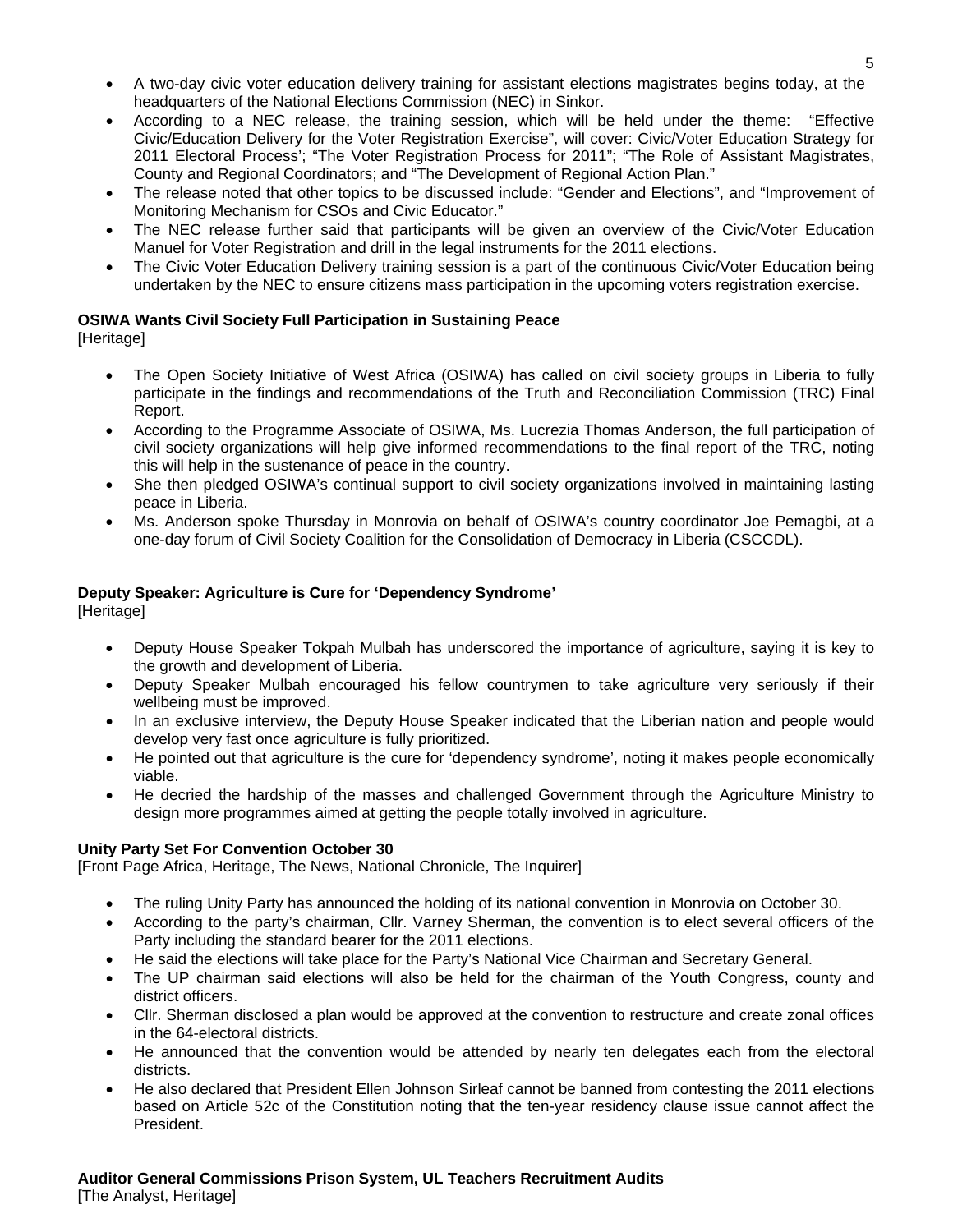- Auditor General John Morlu II has commissioned performance audit on the prison system under the Justice Ministry and also on the recruitment of teachers at the University of Liberia.
- The purpose of the audit, according to the engagement letter sent to Justice Minister 22 September 2010, will access and report on the effectiveness of operation of the Prison System in Liberia.
- Auditor General Morlu writes Justice Minister Christiana Tah on the audit: "I am aware of the President's drive to ensure a transparent, accountable, efficient and effective government in delivering services within the Republic and have therefore embarked on the task of conducting a performance audit of the Prison System under the Ministry of Justice.
- I therefore want to move quickly to begin the audit to assist the Government of Liberia and the President in realizing the goal of creating an environment where governance shall be based on transparency, accountability, efficiency and effectiveness."

### **Gov't Suspends Duties Taxes On Buses, Others**

[Inquirer, Daily Observer and Analyst]

- The Government of Liberia has issued a temporary suspension of import duty on goods and services on commercial and public transport.
- The government said the move is aimed at easing the acute shortage of public transport.
- Deputy Information Minister Norris Tweah said the move will support the Poverty Reduction Strategy (PRS).
- He said the new measure will affect commercial buses with 23 or more sitting capacity, motorcycles, station wagons among others.

### **IOM Trains "Counter-Trafficking "Officers In Harper**

[Daily Observer]

- The International Organization fort Migration (IOM) has trained 80 persons in basic anti-human trafficking programs.
- IOM Counter-trafficking Expert Feddie Goe said the training was held in Harper Maryland County from 22- 25 September 2010.
- He said the training brought together law enforcement officers from various Ministries and agencies of government.
- The participants included Bureau of Immigration and Naturalization, Liberian National Police , Fire Service , National Security Agency and Correction Officers .

#### **Star Radio** *(News monitored today at 09:00 am)*

**AGENDA research reveals lapses in governance process**

- A research conducted by a pro-democracy group in Grand Cape Mount and Lofa Counties has revealed series of lapses in the governance process of the counties.
- The research shows only few of the citizens have knowledge about the cost of the projects being implemented with no bidding process.
- It also found out very little participation in the formation and implementation of policies and noted the absence of information sharing.
- According to the research, most of the people interviewed in the two counties do not have information on the budget and government's decentralization process.
- The research however highlighted dividend of peace is being enjoyed through community initiatives irrespective of tribe and religion.
- The four-month research was carried out by Action for Genuine Democratic Alternatives, AGENDA aimed at increasing transparency in border areas.
- AGENDA's Program Manager said the research focused on the level of transparency, accountability and citizens' participation amongst others.
- Madam Carolyn Myers-Zoduah said the research recommended more civic education and awareness in the counties.

[Also reported by Truth, Veirtas and Kings]

#### **Sub-regional youth leaders seek peace in Guinea**

- West African Youth Leaders from Liberia, Sierra Leone, Guinea, and Ivory Coast have concluded a ten-day visit to the Guinean Capital Conakry.
- A statement issued said during the visit, the youth held special peace meetings in that West African state.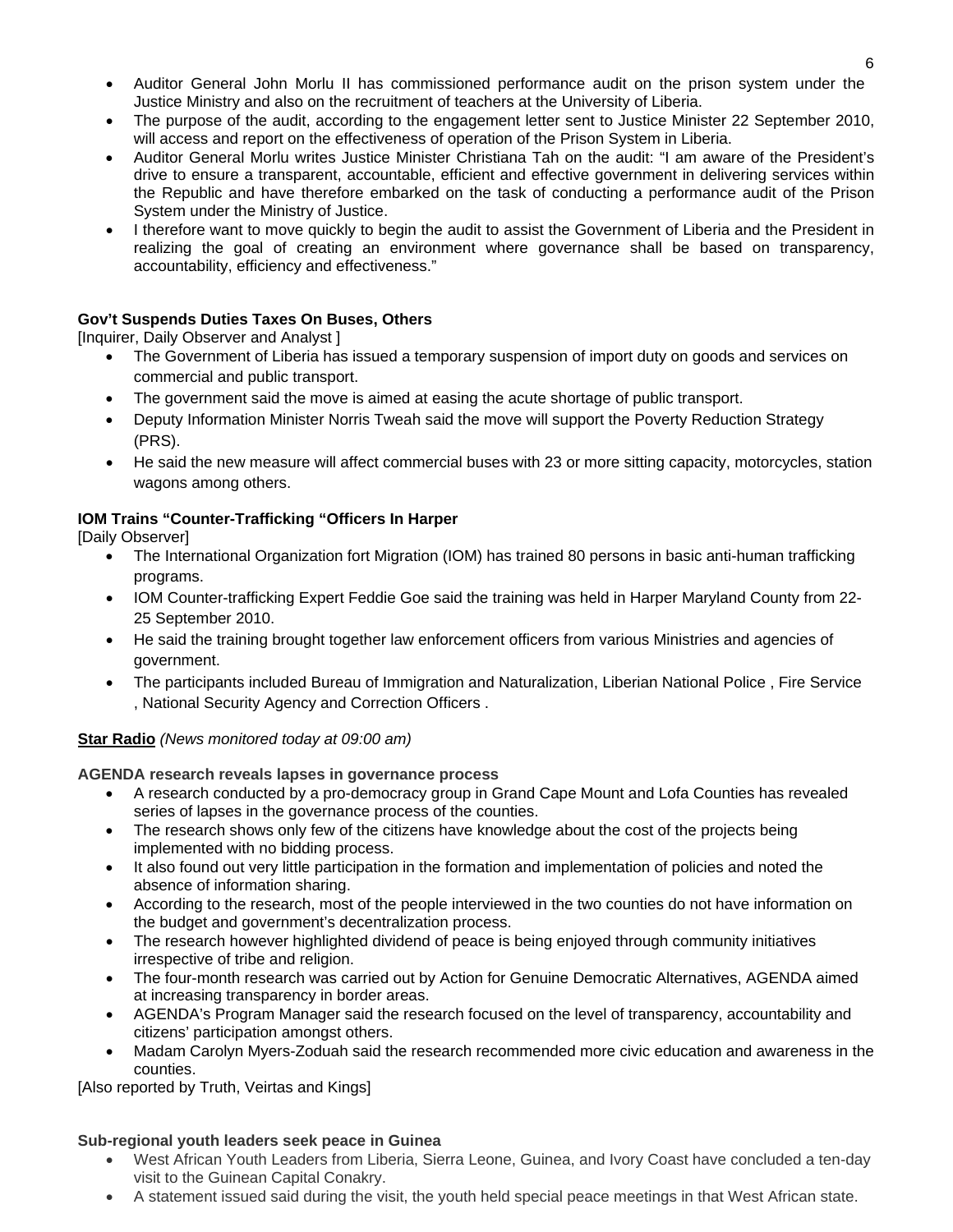- According to the statement, the meetings were part of broad based consultations with relevant stakeholders in the Guinean political situation.
- The events were also intended to encourage Guinean political leaders to see reason to promote nonviolence in the upcoming run-off election.
- The West African Youth Network in collaboration with the Mano River Union Youth Parliament Guinean Chapter organized the meetings.
- The initiative is seen as a bold step by youths in the sub-region to contribute positively towards the maintenance of peace in Guinea and the sub-region.

[Also reported by Sky, ELBC, Kings, Veritas and ELBC]

#### **Resident complains lawmaker to speaker**

- The President of the Salala Agriculture Workers' Union in Margibi County has accused Margibi Representative Emmanuel Nuquaye of threatening to kill him.
- Anthony Moses said since he took over the workers' union, the District-one Representative has continued to cause serious embarrassment for him.
- Mr. Moses alleged lawmaker Nuquaye issued the threats via mobile phone and at one point ordered his office staff to assault him during a radio talk show.
- The Salala workers' union president attributes the lawmaker's alleged action to his refusal to campaign for his second term bid .
- Mr. Moses has called on the county's leadership to intervene to prevent the matter from degenerating.
- When contacted, the Margibi lawmaker maintained that he will not dignify Anthony Moses' flimsy allegations.

#### **Old soldiers deny taking bribe from President Sirleaf**

- The leadership of the disbanded Armed Forces of Liberia has reacted to criticisms that it was bribed by President Johnson-Sirleaf to compromise the group's interest.
- The head of the former AFL soldiers Col. Wolo Nagbe said few elements of the group have embarked on a smear campaign against the leadership.
- According to Col. Nagbe, the individuals have been telling other colleagues that the leadership took an undisclosed amount of money from President Sirleaf as bribe.
- Col. Nagbe clarified at no time were they bribed by the President and warned those spreading the rumors to desist immediately.
- The Former AFL boss however admitted the President gave them a little token after the meeting but the gesture did not amount to a bribe.
- Col. Nagbe said his leadership still remains resolute that government addresses their plight by paying benefits due them.
- He said the President assured them during the meeting that government would do everything to maintain harmonious relationship with the former soldiers.
- Meanwhile, the former AFL has called on President Sirleaf to ensure their pension benefits are increased to reflect the services they rendered the country.

[Also reported by Sky and ELBC]

#### **Bomi County Superintendent Embarks on Major Tour**

- Bomi County Superintendent Sam Browne has begun a tour of the county since his appointment by President Ellen Johnson Sirleaf.
- The Superintendent is expected to visit the four districts of the county including Sinje ,Klay, Dowen and Swen Mecca.
- According to the Bomi County Superintendent the purpose of the tour is to interact with the citizens to get himself familiarized with their plights.

[Also reported by ELBC]

### **Radio Veritas** *(News monitored today at 09:45 am)*

### **US Ambassador Recaps Peace Corps Success Story**

[Also reported by Kings, Sky and ELBC]

#### **Prez. Sirleaf Celebrates With Nigeria**

- President Ellen Johnson Sirleaf has left the county to participate in celebrations marking the  $50<sup>th</sup>$ independence anniversary of the Federal Republic of Nigeria.
- The President will be away from 30 September-02 October.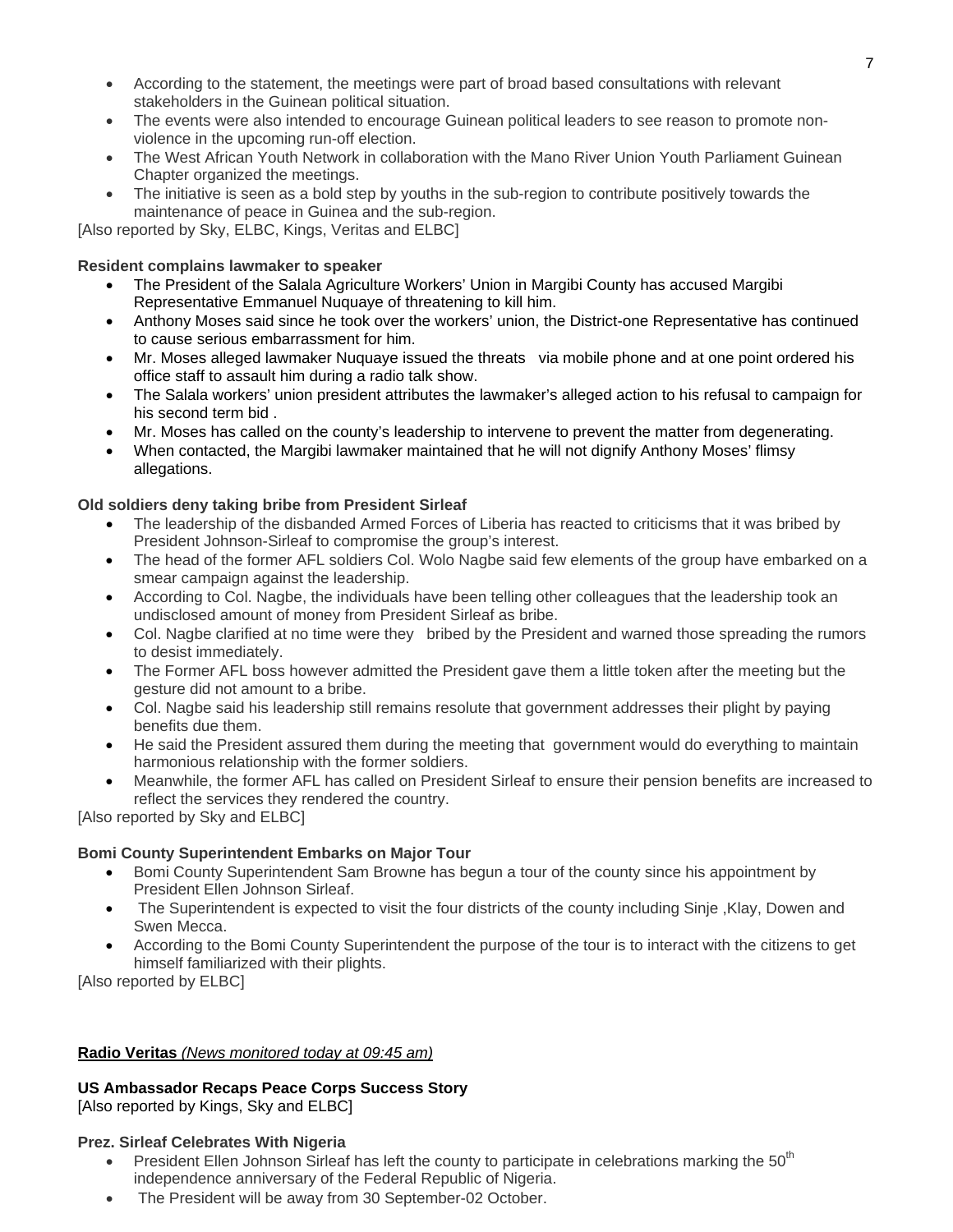• While the president is away, Justice Minister Christiana Tar will coordinate the affairs of government in consultation with Vice President Joseph Boakai.

[Also reported by ELBC]

#### **Former NTGL Chairman G. Bryant Pays Courtesy Call To President Sirleaf**

- Former Transitions Chairman Gydey Bryant Thursday paid a courtesy call to President Ellen Johnson Sirleaf and thanked the president for her recent decision to drop all charges of corruption against him.
- Mr. Bryant said he is pleased that the matter is laid to rest.
- He expressed hope that the decision by the President will help foster the spirit of reconciliation and peace in Liberia.
- The Liberian Government some times ago charged the former Transitional Government Chairman with economic sabotage and theft of property.

[Also reported by Sky and ELBC]

#### **Three Staff Of Catholic Media Centre Off To Rome**

- Three senior staff of the Catholic Media Centre are today leaving the country for Rome, Italy to attend the Catholic Media Congress expected to convene next Monday.
- The Director of the Catholic Media Centre, Father Anthony Bowah , Radio Veritas Action Station Manager , Ade Wedey Kerkulah and Acting Head of the News Department David Targbeh are going to the Vatican City in Rome.
- The Catholic Media Congress is a forum of media executives from catholic media institutions around the world.
- The forum discuss challenges and the way forward for the media arm of the Catholic Church.
- The Liberian delegation will be away for a week.

#### **US Immigration Court Disqualifies Former TRC Commissioner**

- The Immigration Court of Batavia in the United States has disqualified former Truth and Reconciliation Commissioner (TRC) John Steward in the deportation case of Dr. George Boley , former Chairman of the erstwhile rebel group ,Liberia Peace Council (LPC).
- The court's decision to disqualify Mr. Steward has caused a major blow to US Prosecutors who have engaged in the legal battle to link Dr. Boley to atrocities in the many years of war in Liberia .
- The former TRC commissioner was given a red card after saying that his signature was on affidavit he served a Minnesota District Court after Dr. George Boley sued the Minnesota advocates for human rights for deformation of character.
- The affidavit stated that Dr. Boley is known in and out of Liberia for committing various human rights abuses before 2006.
- Dr. Boley has been detained by US immigration for nine months since January 2010.

[Also reported by Truth, ELBC, Sky and Kings]

# **International Clips on Liberia**

#### **Liberia**

# **Liberia economy boosted by rubber output**

**Reuters** 

 Liberia's economy is set to expand more than 6 percent this year from 4.5 percent in 2009, amid a rebound in rubber production and prices, the International Monetary Fund said on Thursday. In a statement at the end of a staff mission to the capital Monrovia this week, the IMF said foreign direct investment commitments to Liberia have increased sharply following the ratification of several iron ore and palm oil concessions. Several legislative acts to support private sector development and tackle corruption had also been approved, the IMF said. This month the government has passed a slew of new laws to bolster investment, including Liberia's first fully fledged commercial code, and had set up a commercial court and set out a new business law framework. The IMF mission said discussions with the authorities had focused on medium-term economic and financing challenges, including funding for the country's development strategy and ways to accelerate growth outside mining and agricultural concessions. Talks also included issues around funding for infrastructure and financial models of concessions, which are projected to provide the government with new revenue.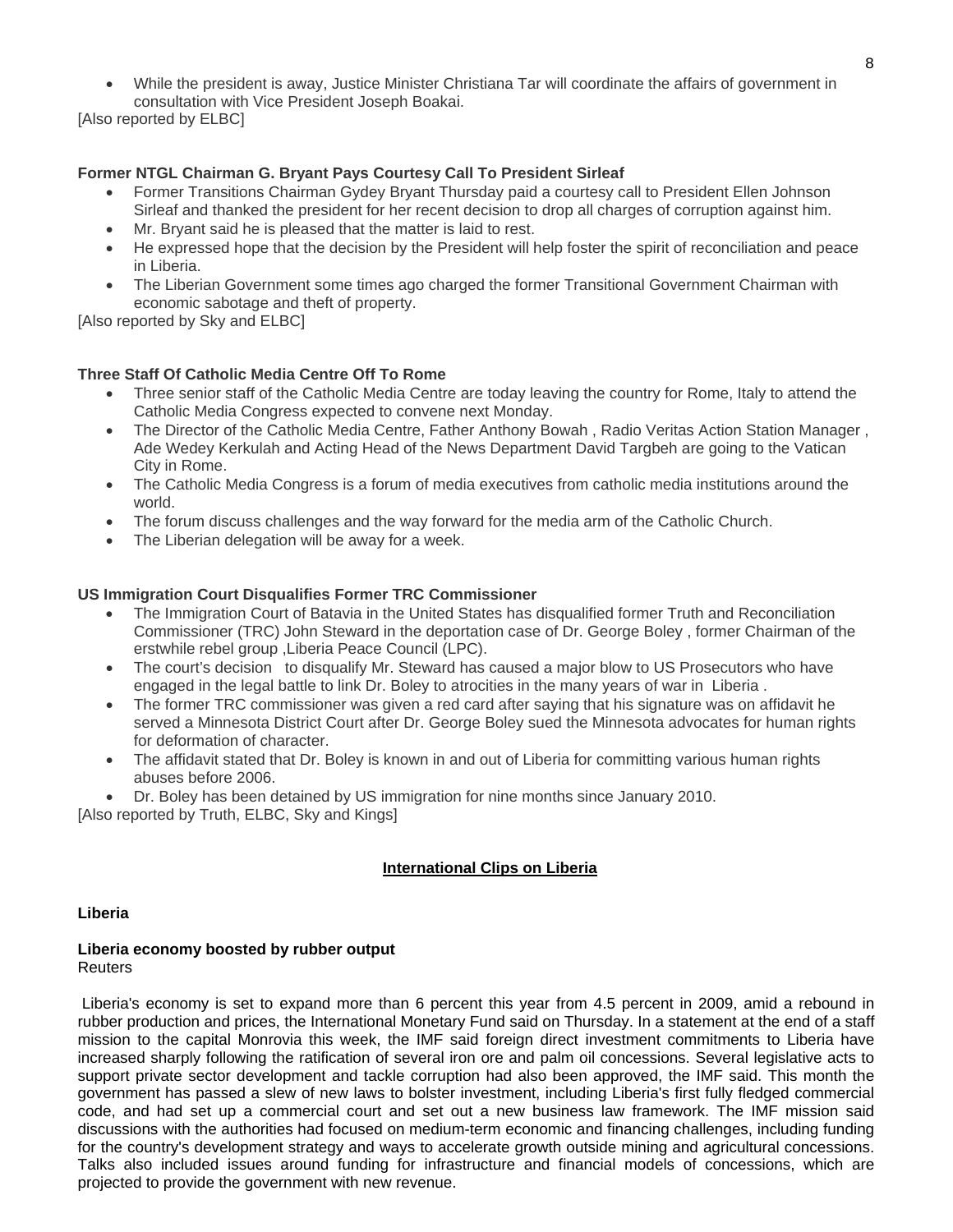#### **The Liberian Press Union Marks Its Founding 46 Years Ago**  www.voanews.com

The Press Union of Liberia is marking the 46<sup>th</sup> year of its founding this weekend. Union President Peter Quaqua told VOA part of the activities includes a speech by an American educator."We have a guest from the (United) States, currently in Monrovia, a professor of communications and journalism, Professor Mitchell Land, who happens to be the Dean of the Mayborn School of Journalism at North Texas University. He's in Liberia with us conducting lectures on journalism toward the election period. He will deliver a speech on the theme of the celebration '*Media Integrity for Peaceful Election*,'" he said. Quaqua said the speech will be followed by a panel discussion involving politicians and civil society leaders on the topic *The Road to 2011: Prospects for Enhancing the Democratic Space in Liberia*. He said the Press Union of Liberia has made tremendous progress over the years."The Union has come of age. Our colleagues, who started this project, went through pain and pleasure to bring it to where it is. You're probably aware that we had a situation here where some journalists were sent to jail following which the rest of their colleagues decided that they would put together the Press Union to defend and protect the rights of journalists. Today, we have a space that a lot of people can speak of as being relatively safe. And, I think that is a credit to the Press Union," he said.Quaqua said the Liberian media has been gradually developing from one level to the other.

#### **George Boley Sr. seeks release as trial proceeds**

#### [www.rocnow.com](http://www.rocnow.com/)

With the first phase of the immigration case against Clarkson resident George Boley Sr. now over, Boley's lawyer and family hope they can convince the courts to allow him to be released as his trial proceeds. This week's testimony against Boley ended Thursday in an immigration court at the federal detention facility in Batavia. The trial is not expected to resume until February. Federal immigration officials claim Boley was a war criminal during the 14 year Liberian civil war, which ended in 2003. Boley, who has lived with his family in Clarkson for decades, also traveled between the U.S. and his homeland of Liberia on illegitimate immigration documents, federal authorities allege. Boley has denied all the charges. In the 1990s, Boley returned to Liberia and headed a faction known as the Liberia Peace Council. Authorities and some human rights activists claim the LPC slaughtered civilians, sometimes at the order of Boley. Blamo Tuan, a Liberian man, testified via video from Liberia this week that he once saw Boley execute four men at point-blank range. Immigration Judge John Reid ultimately disallowed the video testimony after continual difficulties. Federal officials can now bring witnesses from Liberia if they choose.An Immigration and Customs Enforcement spokesman said Thursday that he could not comment on an active case. Boley's attorney, Matthew Kolken, noted that Tuan admitted in his testimony to killing children — an admission that could preclude him from legal entry to the U.S.

#### **Liberia seeks to avoid 'oil curse'**

www.ft.com

Liberia is on the verge of oil discoveries that could make a "very important" contribution to the country's development, its president has said.Ellen Johnson-Sirleaf admitted there was a risk that Liberia, devastated by a civil war that ended in 2003, might be destabilised by oil revenues. But she pledged that her government would follow best international practice and use any oil money "for the benefit of future generations". Liberia's waters include part of the west African Cretaceous trend, a geological formation that became one of the world's most promising areas for oil exploration after a [giant field](http://www.ft.com/cms/s/0/28ed19fc-fbca-11de-9c29-00144feab49a.html) was discovered off the Ghanaian coast. [Chevron](http://markets.ft.com/tearsheets/performance.asp?s=us:CVX) of the US was the first large international oil company to enter the region west of Nigeria earlier this month, acquiring a 70 per cent interest in three exploration blocks covering 3,700 square miles.The company plans to drill its first well in the second half of next year, which will give a better sense of how large any Liberian reserves might be. If oil is discovered, it could take eight to 10 years before production begins. Ms Johnson-Sirleaf told the Financial Times in New York that Liberia wanted Chevron because it had the technological expertise and financial strength to explore prospects in water depths of up to 6,500ft.Liberia had done "everything above board" in its negotiations with Chevron, said Ms Johnson-Sirleaf. She pledged to comply with the Extractive Industries Transparency Initiative, which sets standards for companies and governments to publish payments."I don't say Liberia is perfect, and I don't say everybody on my team is playing by the rules," she said. "But they know what the rules are, and they know where I stand. "And they know that if they break the rules, they stand a chance of paying the consequences."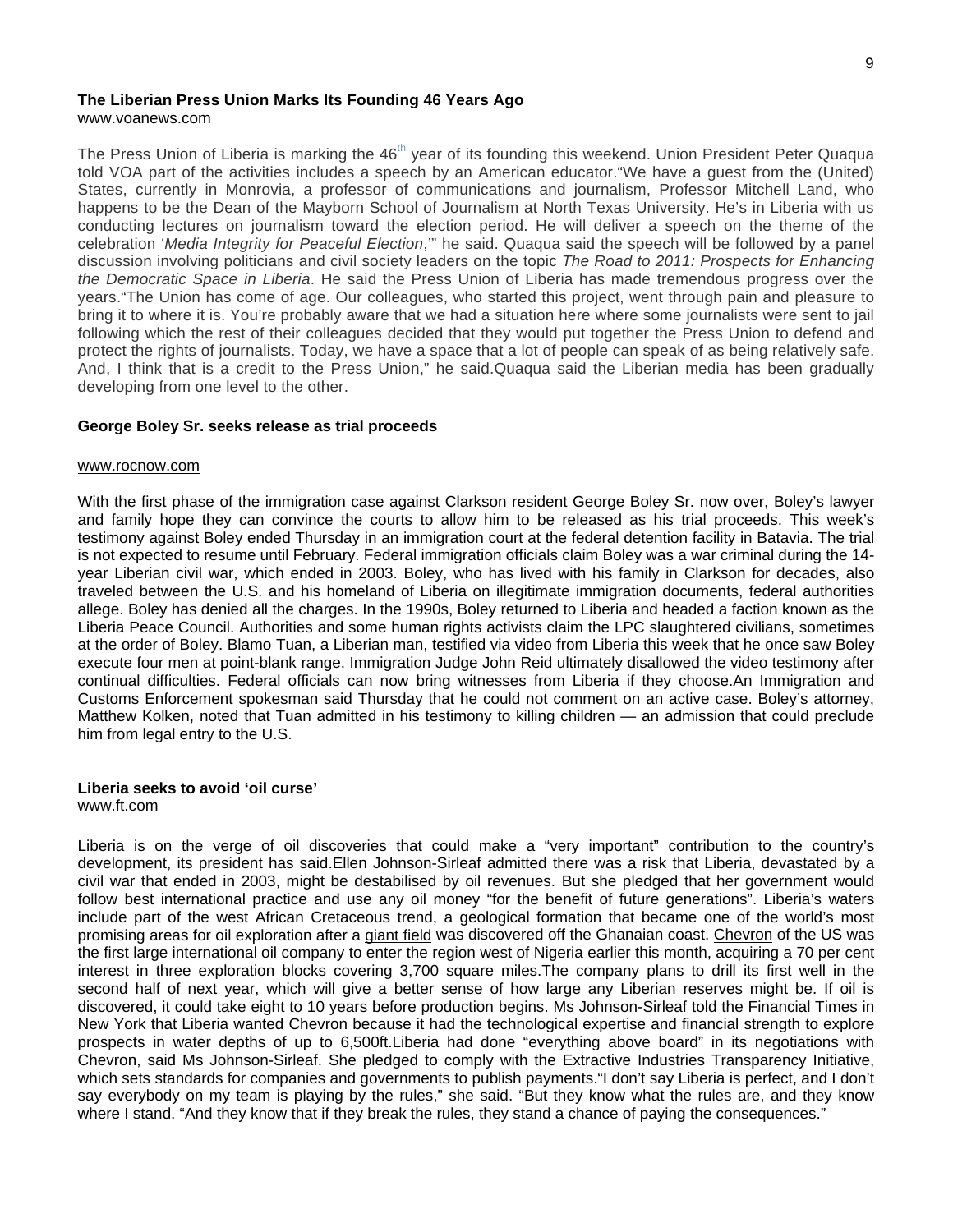#### **Côte d'Ivoire**

#### **Côte d'Ivoire / UNOCI's military reinforcement expected soon**  APO

The first group of 300 peacekeepers being deployed in the United Nations Operation in Côte d'Ivoire to help provide security during the presidential election are expected in the next 15 days, the Mission's spokesman, Hamadoun Touré announced on Thursday.Speaking at the Mission's weekly press conference, he said that the troops will help reinforce UNOCI's military and logistical capacity. He recalled that the decision to deploy 500 additional peacekeepers stemmed from the report by the Special Representative of the United Nations Secretary-General for Côte d'Ivoire, Y. J. Choi to the Security Council.Mr. Choi informed the Security Council of the progress made and the remaining tasks before the holding of the presidential election on 31 October 2010, the spokesperson explained. In this regard, he added, UNOCI's Chief once again outlined the importance of the production of the final voters list which, in addition, will enable millions of voters to receive their identity cards.In Dakar, the Principal Deputy Special Representative, Abou Moussa, who was attending the 19th meeting of the heads of peacekeeping missions in West Africa highlighted Ivorians' desire to hold the presidential election.Mr. Choi and Mr. Moussa both insisted on the volume of logistical work to be done in such a short time, Mr. Touré highlighted. He announced UNOCI's organization of the national distribution of the electoral material in three cycles from 1st October 2010.The first distribution cycle called CD1, involves the transportation of the non- sensitive material (ballot boxes, polling booths, electoral kits) from Abidjan and Yamoussoukro to the districts, explained Mr. Touré.The second cycle or CD2, he said, involves sensitive material like the voters and identity cards and the final voters list which will be transported from Abidjan to the 415 local electoral commissions (sub prefectures and municipalities).Finally, according to the Spokesman, the third cycle or CD3 will cover the transportation of other types of sensitive material like ballot papers, indelible ink, and electoral documents.

#### **Ivory Coast**

#### **Ivory Coast new cocoa season seen starting strong**  Reuters

Ivory Coast's new cocoa harvest season, which officially begins on Friday, is expected to get off to a strong start as a result of favourably wet weather. Good rains have kept production up and are expected to trigger a surge in the next main crop, even while structural problems such as aging trees and a lack of investment weigh.Gary Mead, a London-based VM Group analyst, forecast the 2010/11 total for Ivory Coast at 1.3 million tonnes, a million of which coming in the main crop."It (will be) an improvement over the last year, and it's essentially down to very good weather conditions as a whole for the development period of the crop," he said.Arrivals at ports of beans ready for shipment during the past October 2009-September 2010 season amounted to around 1.19 million tonnes as of Sept. 26, according to figures from the Coffee and Cocoa Bourse (BCC) official marketing body, which were obtained by Reuters on Thursday.That is marginally less than the 1.22 million tonnes recorded as of the same time last year. The BCC is expected to announce a price guide for producers and disclose full-year cocoa port arrival figures for the 2009/10 season. It will also release the new season's tax rates to exporters.The 2010/11 season starts as plans get underway for an election, which many people hope will reunite Ivory Coast, which has been half run by rebels since an abortive 2002 rebellion against President Laurent Gbagbo.

#### **Ivory Coast minister charged in plot to smuggle U.S. arms**

#### [www.washingtontimes.com](http://www.washingtontimes.com/)

 The Ivory Coast's defense minister was involved in a criminal plot to smuggle weapons from the United States, and other Ivorian officials involved in the conspiracy remain unindicted only because they have diplomatic immunity, a federal prosecutor told a court this week. The case, which resembles a spy novel plot, was revealed amid fears of fresh violence in the strife-racked West African nation ahead of a long-postponed presidential election scheduled for the end of October. Nguessan Yao, 55, a colonel in the Ivorian armed forces, was arraigned in U.S. District Court in San Jose, Calif., on Wednesday on charges of trying to export 4,000 9-mm handguns, 200,000 rounds of ammunition and 50,000 tear-gas grenades in violation of U.S. law and a six-year-old U.N. arms embargo against the Ivory Coast.In opposing bail for Col. Yao, Assistant U.S. Attorney Gary G. Fry told the court that, although his passport had been seized, he posed a flight risk because he was involved in a "conspiracy with the Ivory Coast minister of defense," Michel Amani. Mr. Fry added that there were "several other people involved in the case who were not indicted because they have diplomatic immunity."No bail was granted, and the hearing was scheduled to resume Friday.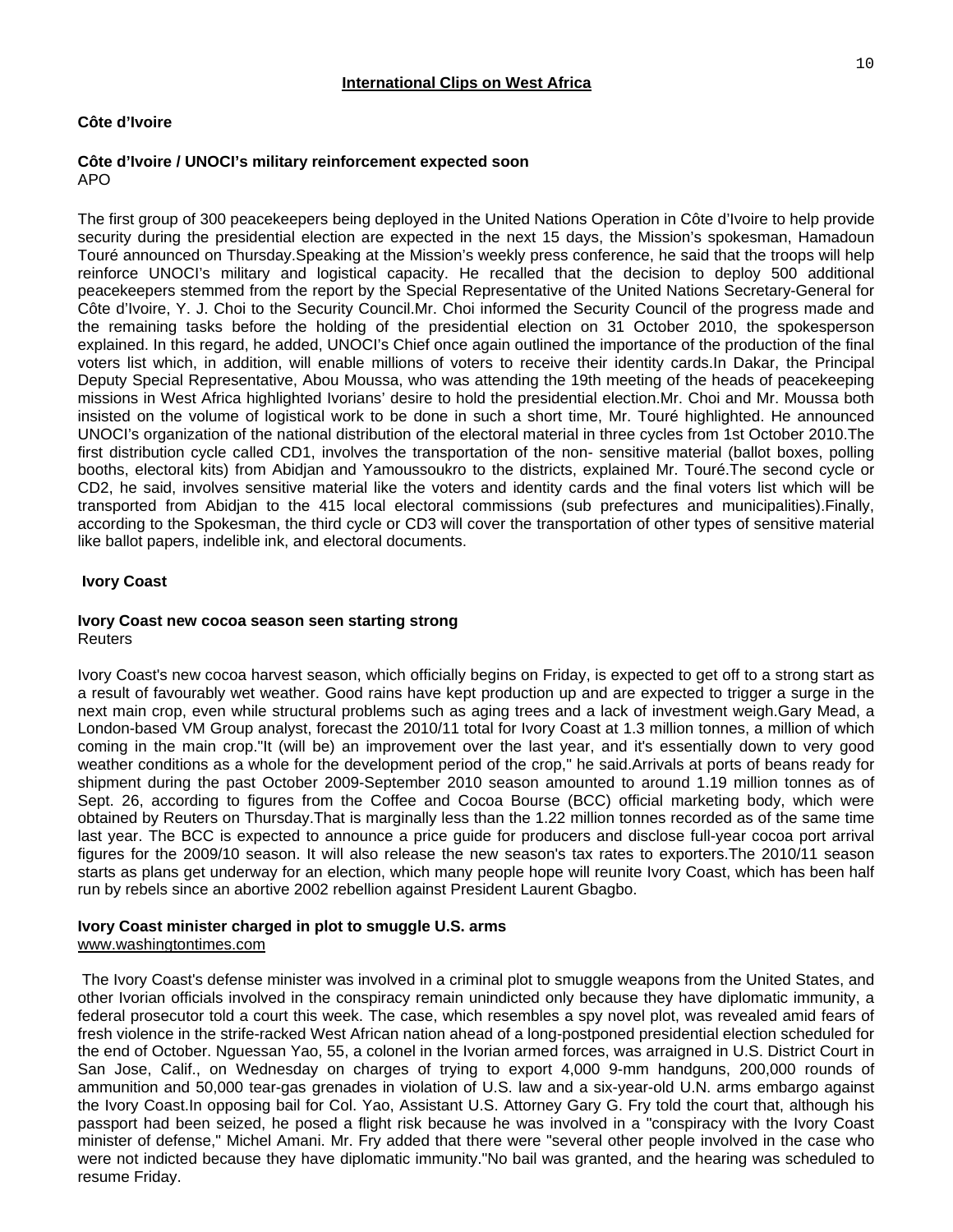#### **Sierra Leone**

#### **After these defence cuts, even a repeat of Sierra Leone would be beyond us**

#### www.telegraph.co.uk

Dr Liam Fox has claimed that if the Government presses ahead with its draconian cuts to the defence budget, we will no longer have the ability to carry out a Sierra Leone-style operation. I disagree. If the Government sticks to its plan of slashing the defence budget by between 10 and 20 per cent, we won't be able to defend ourselves against the Icelandic fishing fleet, let alone drug-crazed groups of African militiamen.The political furore over the leaking to this newspaper of a private letter from the Defence Secretary to the Prime Minister, in which he made an impassioned plea to spare our Armed Forces from the worst excesses of the budget cuts, has focused primarily on who leaked the letter, and why. To this end, teams of Ministry of Defence police were dispatched to the fifth floor of the department's Whitehall office, to comb through the email accounts and telephone records of senior officials in the hope of identifying the culprit.But the real issue here is not the publication of private ministerial correspondence. No, the most compelling aspect of Dr Fox's letter is the apocalyptic picture it paints of the damage that will be inflicted on the Armed Forces if the cuts go ahead, tantamount to the evisceration of our proud military heritage. The Defence Secretary, who is said to be warmly disposed towards the Royal Navy, makes particular reference to the impact the cuts will have on our maritime capability. Apart from reducing our ability to police the world's shipping lanes, upon which our commercial prosperity depends, the cuts would mean that the Royal Navy would lose much of the amphibious shipping which came to the fore during our military intervention in Sierra Leone in 1999.On that occasion, we deployed around 1,000 troops to quell violent uprisings by anti-government militiamen. We even sent the aircraft carrier Illustrious, although its role was peripheral, as it was unable to get close to the shoreline and the fighting. That mission, however, was undertaken before the September 11 attacks transformed the demands the world made on its leading military powers – a group of which Britain can still just about claim membership. While 1,000 troops were sufficient for Sierra Leone, today we have 10 times that number fighting a brutal counterinsurgency campaign against the Taliban in southern Afghanistan.

\*\*\*\*\*\*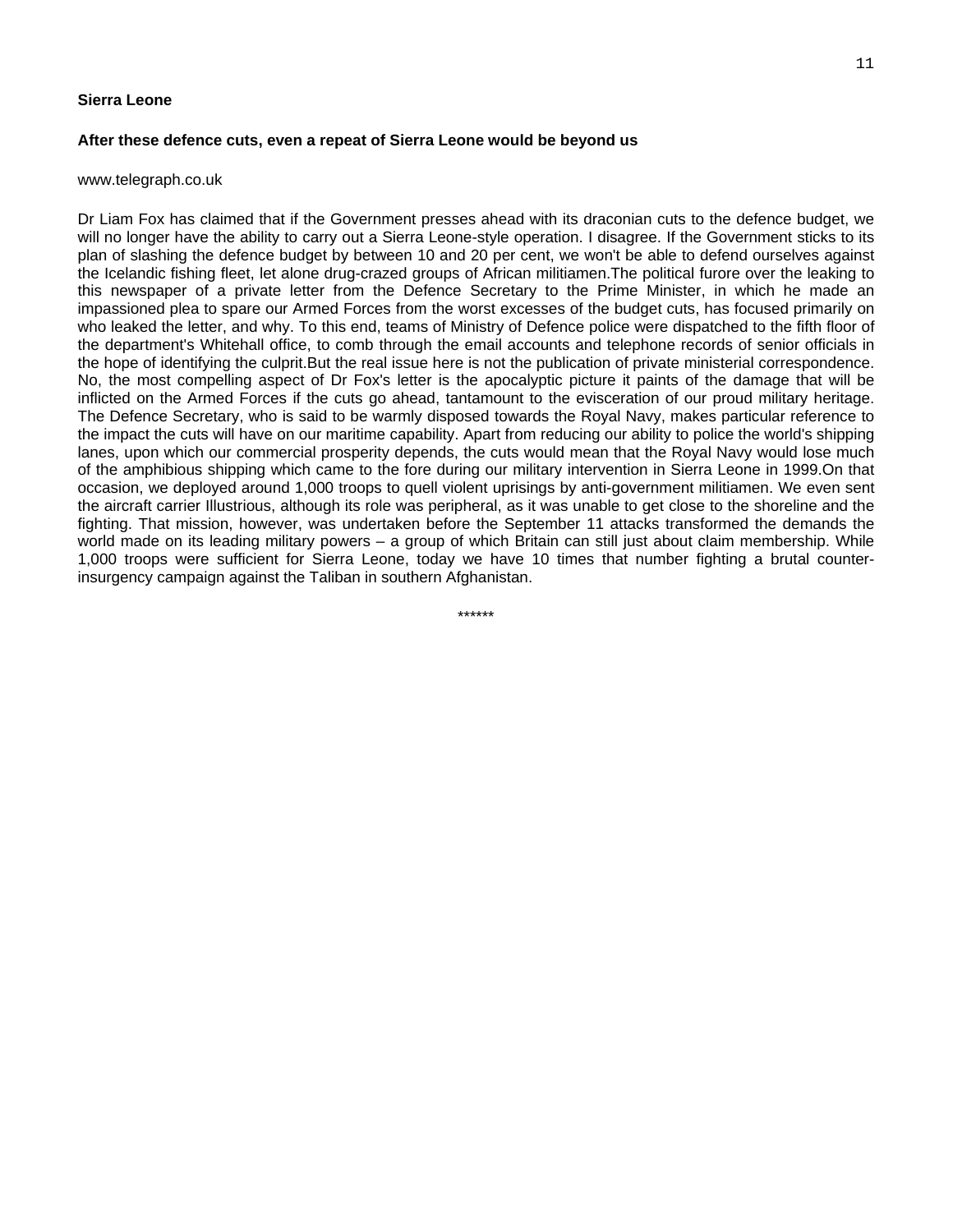# BBC Online Wednesday, 1 October 2010

# **Mandela aide charged over Naomi Campbell diamonds**



*Naomi Campbell gave the diamonds to Jeremy Ractliffe in 1997* 

The former head of Nelson Mandela's charity fund has been charged with illegally keeping uncut diamonds given to him by supermodel Naomi Campbell.

Jeremy Ractliffe admitted he had the gems only when Ms Campbell mentioned him at ex-Liberian leader

Charles Taylor's war crimes trial in August.

He then handed the gems to police and resigned as a trustee of the fund.

Prosecutors say the stones are "blood diamonds" which Mr Taylor gave to Ms Campbell after a dinner in 1997.

Ms Campbell gave evidence at Mr Taylor's trial before a UN special court in The Hague in August.

# **'Dirty-looking stones'**

South African prosecutors have now charged Mr Ractliffe, the former chief executive of the Nelson Mandela's Children's Fund (NMCF), under the Diamonds Act of 1956.

His case has been adjourned until 27 October.

At the trial, Ms Campbell said she was given some "dirty-looking stones" after a 1997 charity dinner hosted by South Africa's former President Nelson Mandela where Mr Taylor was also a guest.

She said two unidentified men appeared at her room and gave her the stones.

She told the court she did not have proof they came from Mr Taylor and had given them to Mr Ractliffe because she wanted the stones to go to charity.

In a statement at the time of his resignation, Mr Ractliffe said he took the diamonds as he thought it might be illegal for her to take them out of the country.

However, he did not want to involve the NMCF in anything illegal, he said.

"In the end I decided I should just keep them," he added.

Mr Taylor is accused of using illegally mined diamonds to secure weapons for Sierra Leone's RUF rebels during the 1991-2001 civil war - a charge he denies.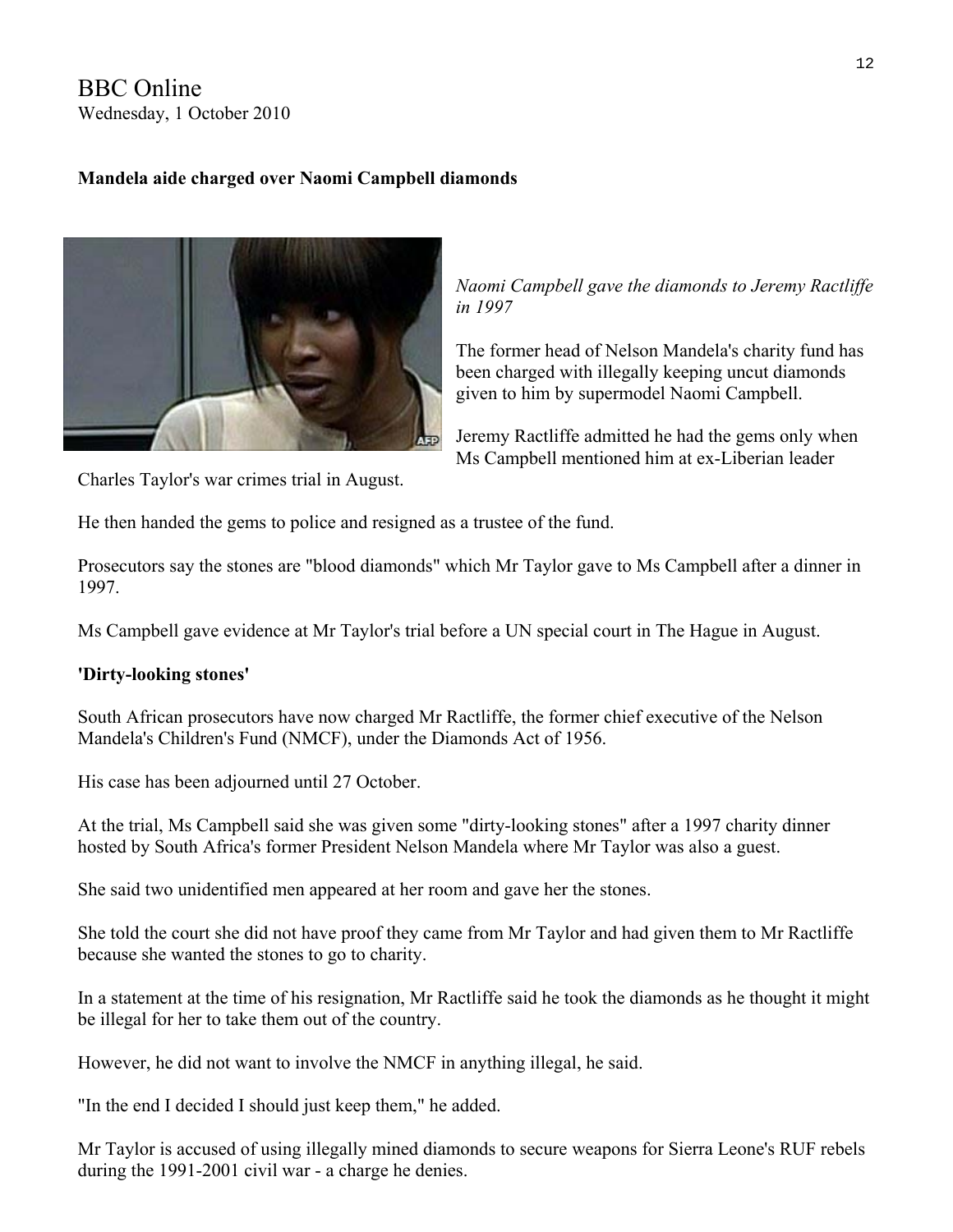Prosecutors say that from his seat of power in Liberia, Mr Taylor also trained and commanded the rebels.

The rebels were notoriously brutal, frequently hacking off the hands and legs of civilians.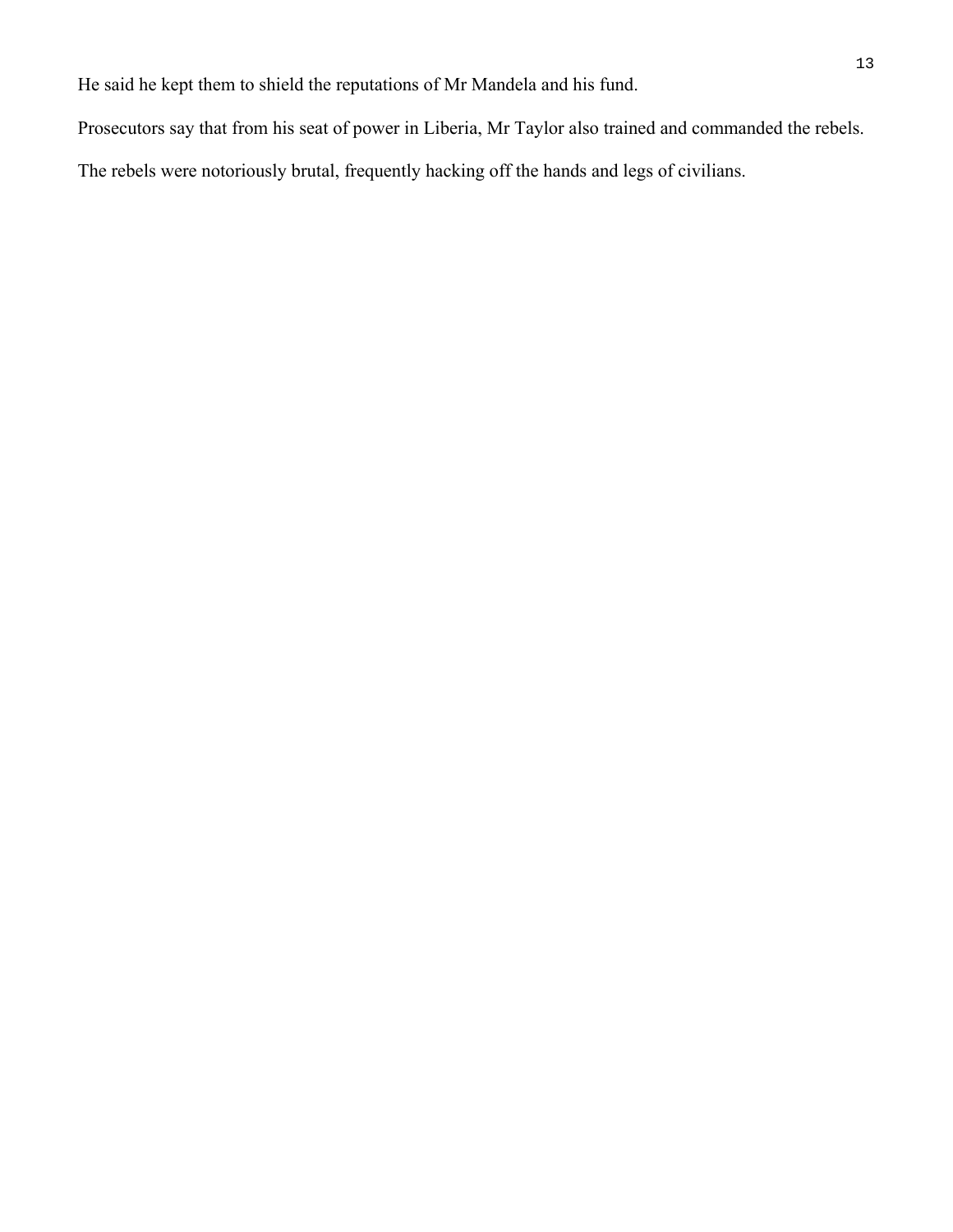# **The 2010 Nobel Peace Prize: Predictions from Kristian Berg Harpviken**

October 6, 2010, 2:00pm-3:30pm **Location:** U.S. Institute of Peace, 2nd floor

1200 17th Street NW

Washington, DC 20036

**Directions** 

RSVP Now

This past March, the Nobel Institute announced that a record 237 candidates were nominated for the Nobel Peace Prize, the highest number in the award's history. Carrying on the tradition of speculating on possible winners of the Nobel Peace Prize, Peace Research Institute Oslo (PRIO) Director Kristian Berg Harpviken will discuss this year's top nominees just ahead of the Norwegian Nobel Committee's formal announcement of the award recipient on Friday, October 8.

This year's peace prize is likely to be awarded to a candidate or organization that has made a significant contribution to the prevention or resolution of armed conflict, and Kristian Berg Harpviken has proposed that women and security, independent reporting, and transitional justice are three possible themes for this year's award. He will discuss his top candidates, including Sima Simar, a female Afghan human rights advocate and chairperson of the Afghan Independent Human Rights Commission, whose nomination highlights women's contributions to peace and security on the 10th anniversary of U.N. Security Council Resolution 1325. Other strong candidates include the Democratic Voice of Burma, a diaspora-based news agency, and the Special Court for Sierra Leone, a transitional justice initiative that has been recognized for its effectiveness and its local impact.

Featuring: **Kristian Berg Harpviken Director** Peace Research Institute Oslo

**Ambassador William Taylor**, *introduction* Vice President, Center for Post-Conflict Peace and Stability **Operations** U.S. Institute of Peace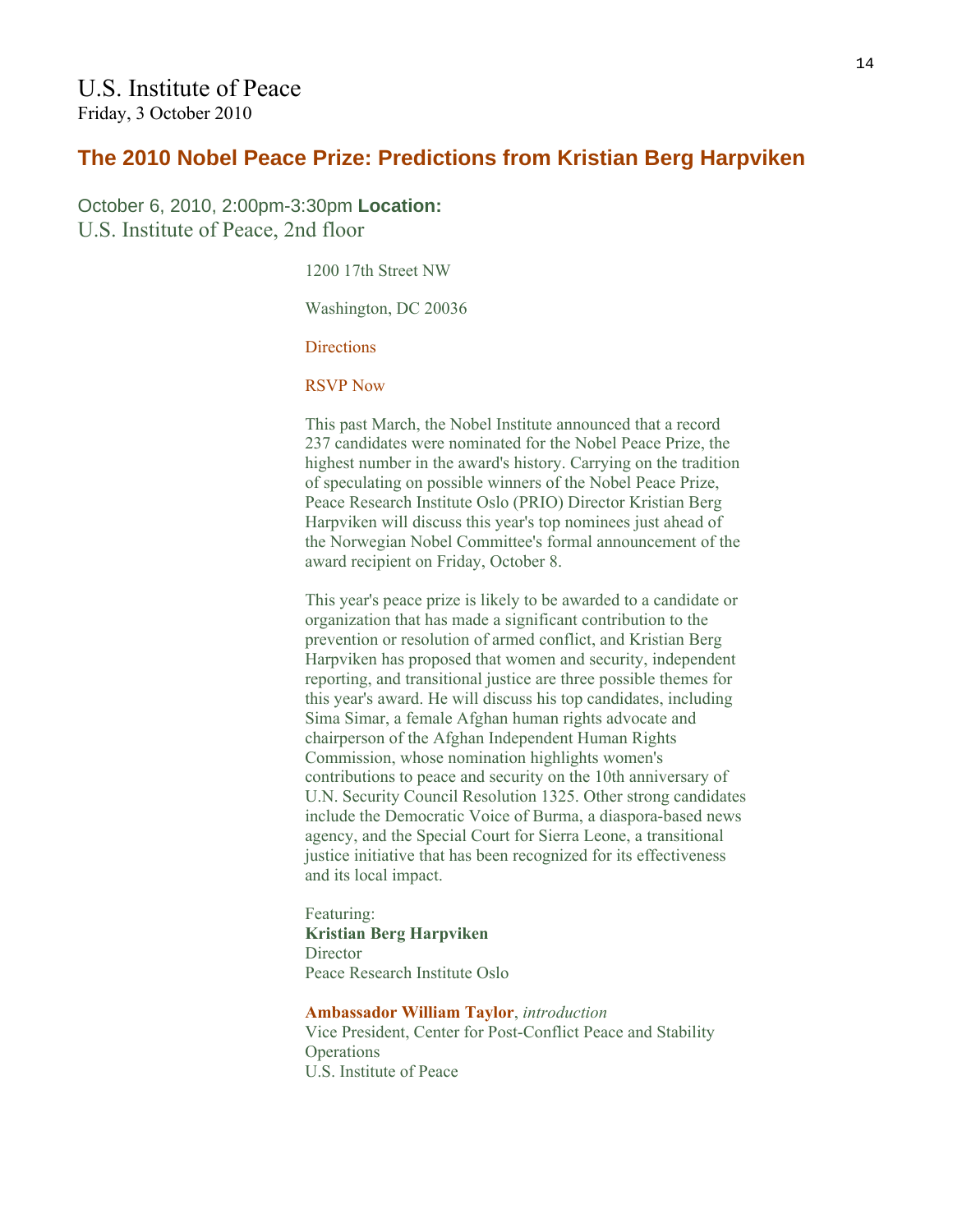# Bangkok Post Monday, 4 October 2010

# **'Merchant of Death' back in Thai court**

Alleged Russian arms dealer Viktor Bout, the so-called "Merchant of Death", arrived at a Thai court wearing a bullet-proof vest Monday as he fights a long-running US extradition attempt.



Alleged Russian arms dealer Viktor Bout is escorted by members of the special police unit as he arrives in a temporary cell ahead of a hearing at the Criminal Court in Bangkok on October 4, 2010. Bout, the so-called "Merchant of Death", was to appear in a Thai court again in the next legal hurdle of his protracted US extradition case.

Guarded by a team of police commandos, Bout was taken from a high-security Bangkok prison to the Criminal Court for a hearing that could finally clear the way for his handover to the United States on terrorism charges.

Asked by reporters at the court whether he thought he would receive a fair trial in the US, the 43-year-old former Soviet air force pilot replied: "No. Of course not."

Bout was expected to be flown out in August on the order of a Thai appeals court, but the process -- which has placed Thailand in a delicate position between the United States and Russia -- faced a last-minute hold-up.

New charges of money-laundering and fraud -- introduced by US prosecutors earlier this year in an apparent attempt to bolster the extradition case -- have to be dealt with before he can be expelled from Thailand.

Thai prosecutors said ahead of the hearing they believed the court would allow the charges to be dropped, theoretically clearing the way for Bout to be handed over to a frustrated Washington.

"To my understanding, it is likely that the court will allow the second charges to be withdrawn, there is no obstacle," said Sirisak Tiyapan, director of International Affairs at the Attorney General's Office.

The speed of any extradition after that would depend on the readiness of other state agencies, he added.

In another twist to the saga, Bout's lawyer has objected to the moves to drop the new charges, in an apparent effort to further stall the process.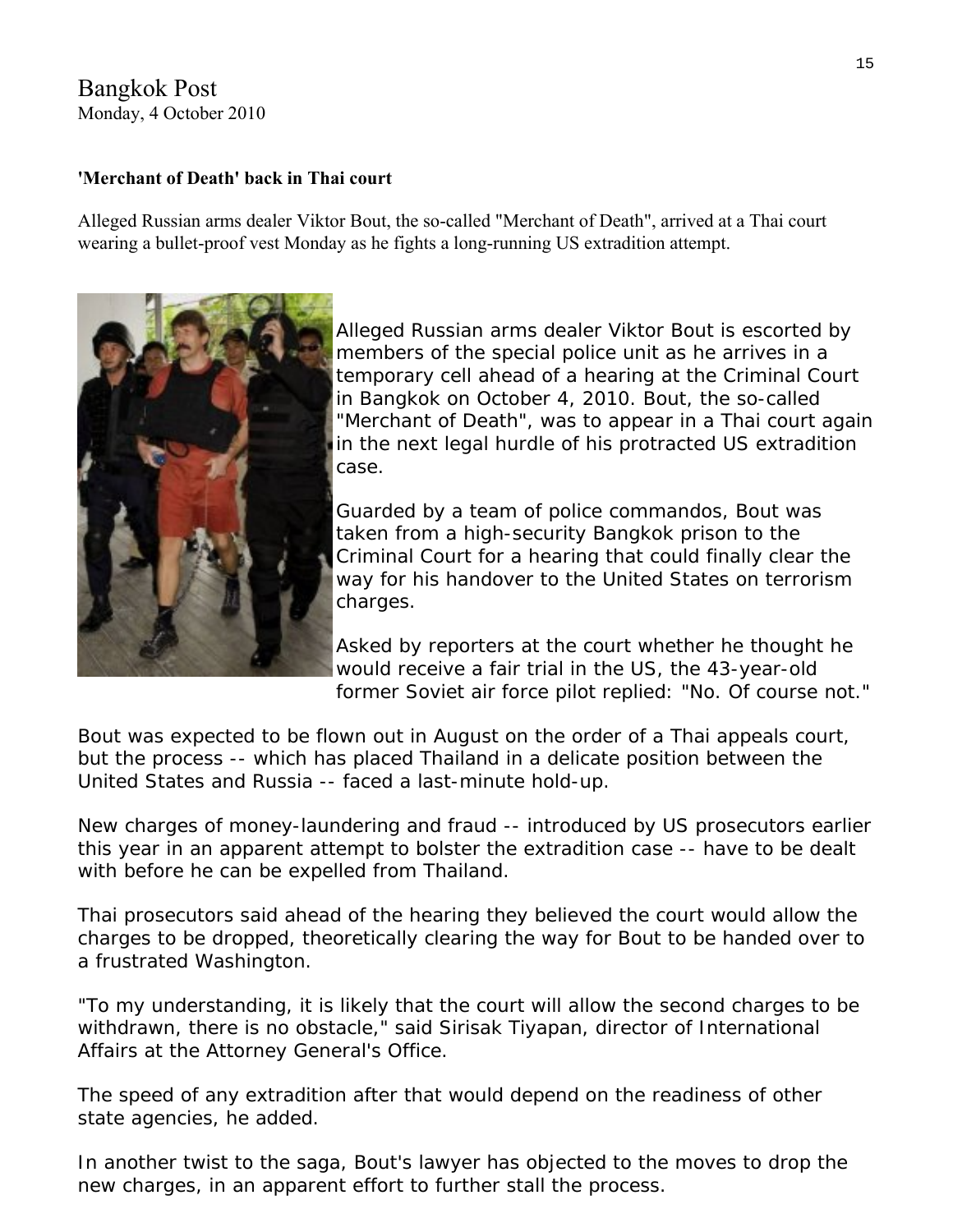The final decision on whether to hand over Bout could rest with Thai Prime Minister Abhisit Vejjajiva.

"In accordance with the law, ultimately the executive has the power to decide, but I would rather wait for the court ruling," Abhisit told reporters last week.

The case of Bout -- who was said to have inspired the Hollywood film "Lord of War" starring Nicolas Cage -- has forced Thailand into a diplomatic balancing act.

The United States has traditionally been a close ally of the kingdom but Bangkok has also stressed it wants to maintain warm ties with Russia, an important trading partner.

A furious Moscow previously said the extradition attempt was politically motivated, vowing "to do everything necessary" to bring Bout home.

He faces a maximum sentence of life in prison if convicted in the United States on charges including conspiracy to kill US nationals and to provide material support or resources to a foreign terrorist organisation.

The Russian, thought to speak six languages and go by at least seven different aliases, has been fighting extradition since his March 2008 arrest after a sting operation in Bangkok.

He allegedly agreed to supply millions of dollars of weapons to undercover US agents in Thailand posing as rebels from Colombia's Marxist FARC group, which Washington considers a terrorist organisation.

A US indictment accuses Bout of using a fleet of cargo planes to transport weapons and military equipment to parts of the world including Africa, South America and the Middle East.

It alleges that the arms he has sold or brokered have fuelled conflicts and supported regimes in Afghanistan, Angola, the Democratic Republic of Congo, Liberia, Rwanda, Sierra Leone and Sudan.

A Thai criminal court had ruled last year that it did not have the authority to extradite Bout because FARC was not listed as a terrorist group in Thailand -- a decision overturned by the appeals court in August.

The nickname "Merchant of Death" was coined by a former British foreign office minister and also used for a 2007 book on Bout's alleged activities.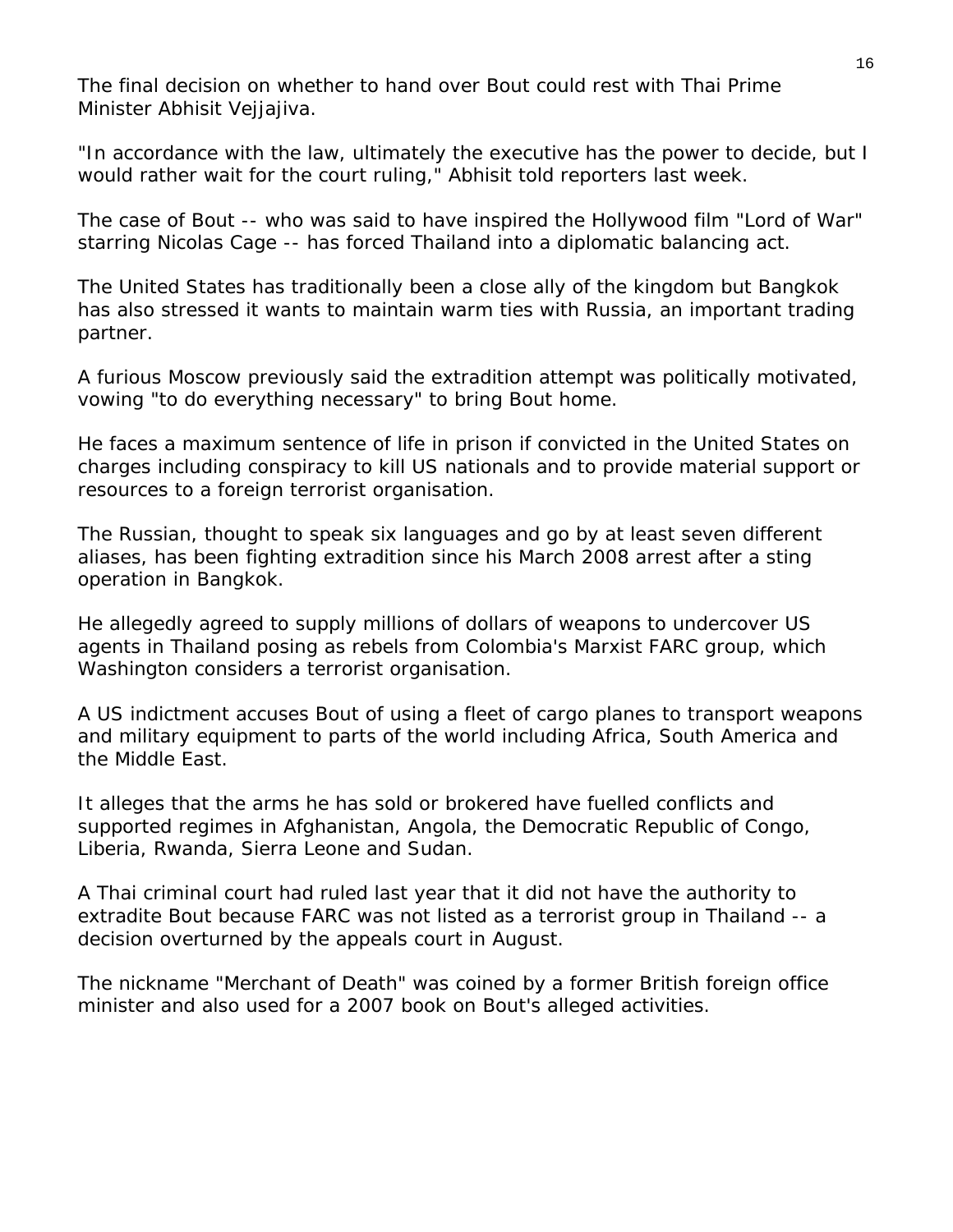### **ICTR/weekly summary - witness accounts wild state during genocide**

The trial of two former top leaders of Rwandan ex-ruling party, MRND, Mathieu Ngirumpatse and Edouard Karemera was the only event which featured this week before the International Criminal Tribunal for Rwanda (ICTR).

Ngirumpatse, the president of the party, was presenting his defence case and called three witnesses, including a human right activist, François - Xavier Byuma, who alleged that there were no resources which could enable the government to control violence and killings escalated in Rwanda in 1994.

Byuma, former President of Turengere Abana, a human rights organization deals with promotion and protection of children rights in Rwanda, testified that authorities and soldiers were displaced the same manner as the population following series of gun fire, bomb shells and attacks.

According to him, although Karemera was the minister for Interior beginning May 25, 1994, it was not practically possible for him to control some parts of Rwanda, leave alone the whole country.

The witness said he fled the Kigali capital on May 15, 1994 for Gitarama, where the Interim government had already left after deterioration of the security, following senseless massacres which were going on.

After hearing of the witnesses, the Tribunal adjourned the trial to October 18. Since the start of his defence case on August 23, Ngirumpatse has so far called 15 out of 35 witnesses expected to testify in his favour. In his part, Karemera has already completed presenting his defence case.

Ngirumpatse and Karemera are charged with seven counts including genocide, complicity in genocide, incitement to commit genocide and crimes against humanity, allegedly committed mostly by members of their party, its youth wing, Interahamwe, in particular.

The prosecution has indicted them for their superior responsibility as top officials of the party.

FK/ER/GF

© Hirondelle News Agency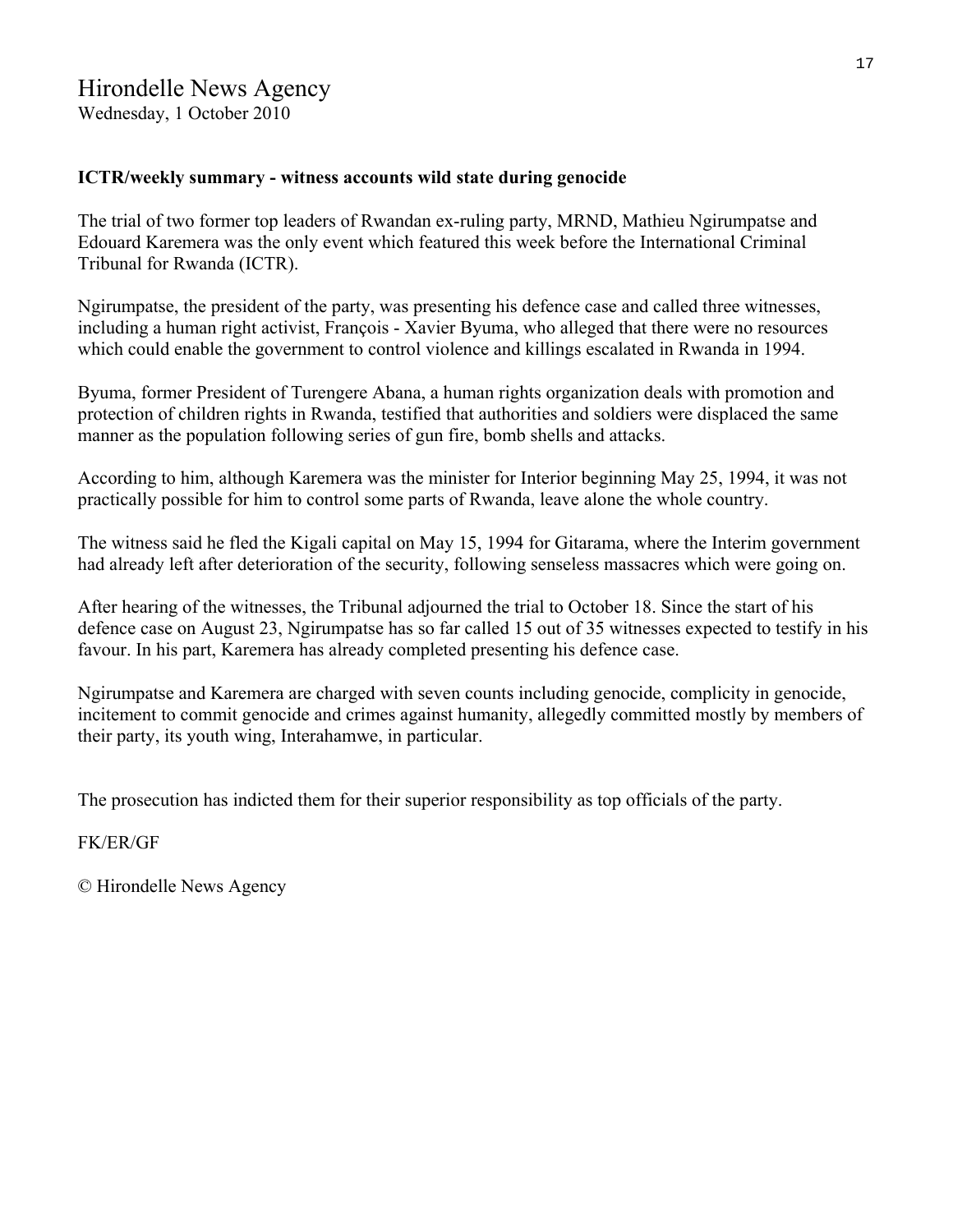Naharnet Thursday, 2 October 2010

# **Moratinos: STL is Autonomous and it should be Supported to the End**



Spanish Foreign Minister Miguel Angel Moratinos stressed his country's support for the Special Tribunal for Lebanon, adding that since it has already been formed, then it should be pursued to the end. He also opposed attempts to postpone the indictment and the meddling of any European nation in the tribunal's functioning, saying: "We grant the tribunal complete cooperation and autonomy."

The official stressed to al-Hayat daily on

Saturday that Spain and the European Union are eager to uncover the truth in the assassination of former Prime Minister Rafik Hariri, noting that the current phase is "sensitive and difficult and I think that the Lebanese will be able to look forward to the future when matters are cleared up."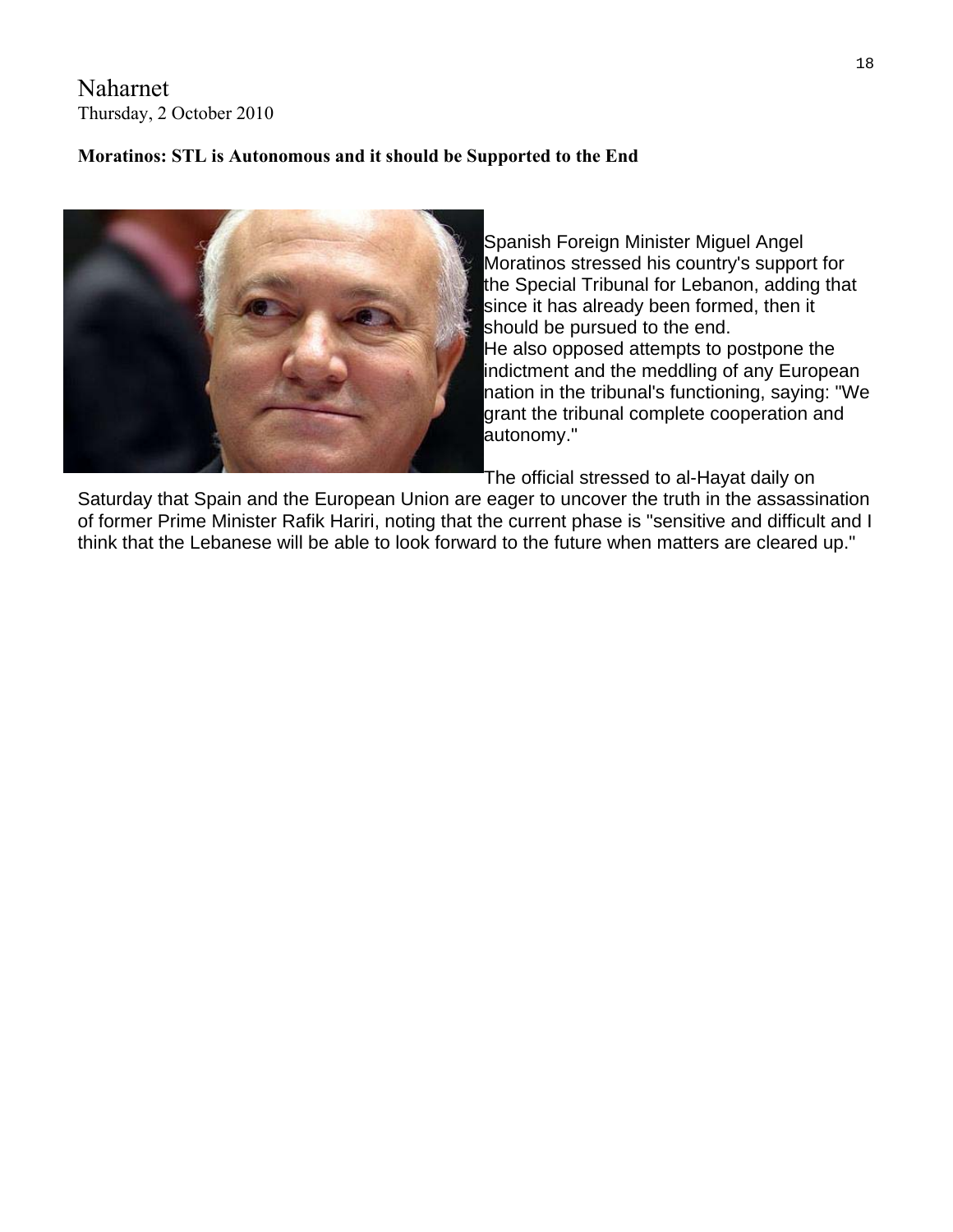# EurActive.com Monday, 4 October 2010

### **Dizdarević: Ten years on, Milošević scars remain in Balkans**

A decade since the fall of Slobodan Milošević's nationalist Serbian regime, there are still ''deep wounds'' across the former Yugoslavia which will not heal for a long time, said former Yugoslav politician Raif Dizdarević in an interview with Pavol Demes, director of the German Marshall Fund in Central Europe and former foreign minister of Slovakia.



*Raif Dizdarević is a retired Bosnian politician who held senior positions in the Yugoslavian regime, including foreign affairs minister and chairman of the presidency. He experienced two wars and collaborated with Josip Broz Tito and Slobodan Milošević.*

*This interview, conducted for the Slovak news agency TASR, was sent to EurActiv by Pavol Demes.*

**In early October, the international community will commemorate the 10th anniversary of the fall of Slobodan Milošević's regime. During your service in senior posts in the former Yugoslavia, you had the opportunity to communicate with Slobodan Milošević. How did you** 

### **view him? What kind of person and what kind of politician was he?**

Slobodan Milošević was formed by conservative and nationalist ambitions that already existed in Serbia at the time of his accession to power. He was a representative of forces that were directed more at the past than the present and future. His ambitions in the power struggle weren't limited in any way. This also became fully evident in forming his autocratic government.

Milošević didn't stop at anything. He caught the wave of nationalism, with the unfortunate programme of Greater Serbia being created – connecting the interests of various powers, and in that regard his love of power came in handy. On this was based his power.

On the other hand, this policy proved unfeasible in the context of wars against Slovenia, Croatia and the aggression against Bosnia and Herzegovina. However, it has left terrible, deep wounds that will not heal on the territory of the former Yugoslavia and particularly in our country, Bosnia and Herzegovina, for a long time.

I had a personal experience with Milošević. As a politician, he was ruthless, he didn't stop at anything. At the same time, he was skilful in hiding his intentions, simply an insincere partner. In debates we agreed on several issues, but later I learnt that he says one thing, and does something different. He also behaved that way in international relations – plenty of flattering words, providing certain hopes that he'll do this and that, but in fact it was only political deception.

In me, he left the impression of a flinty person and an unscrupulous lover of power who didn't put up with anybody who got in his way – not to mention those who resisted him. He was free from emotions to a considerable extent. I even sometimes had the impression that he was a political robot. He showed immense ruthlessness, even vis-à-vis his own brother when he fell into a state of bad health.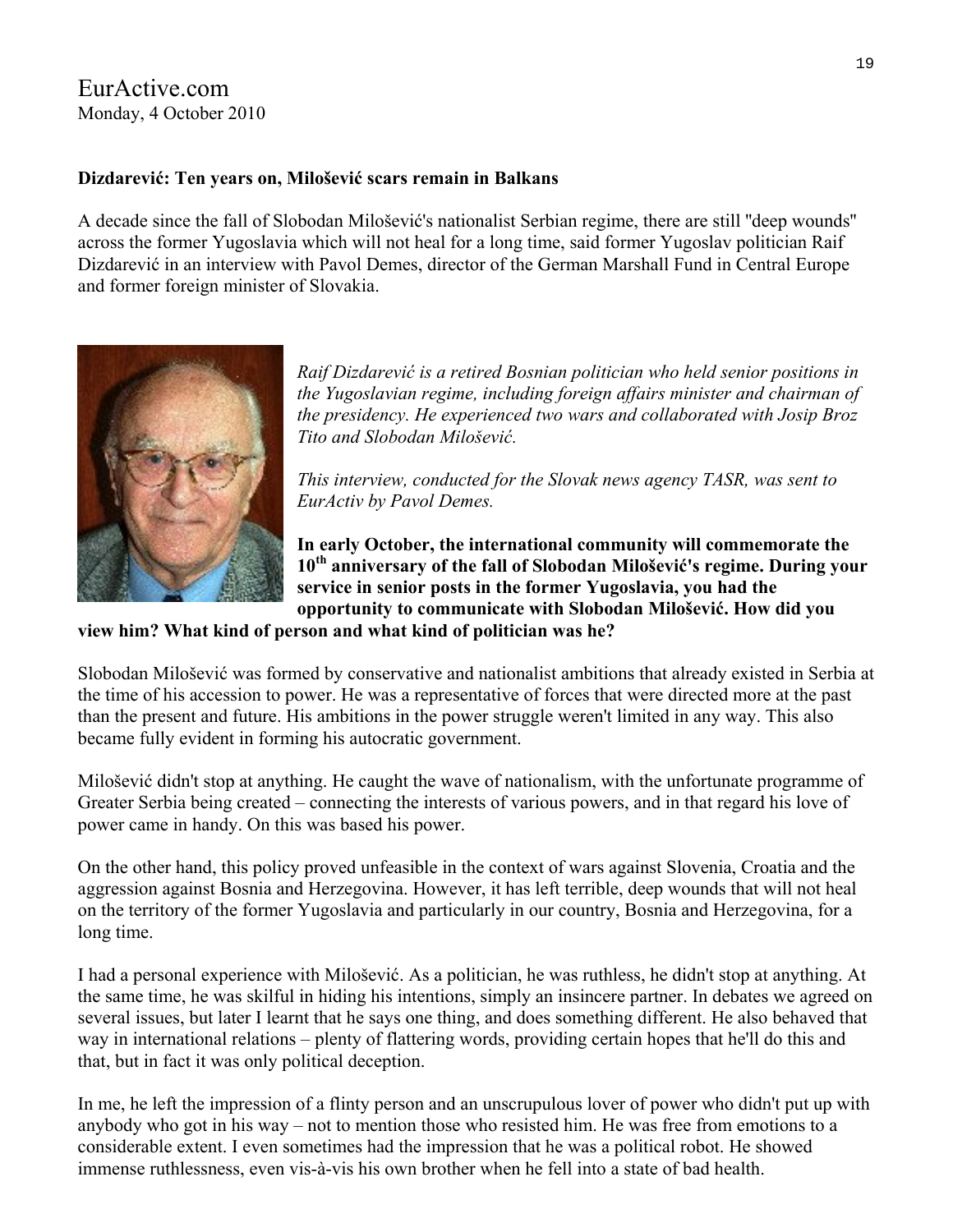### **In your opinion, what contributed most to the bloodbath that accompanied the break-up of Yugoslavia in the first half of the 1990s? Could the tragic wars between Serbs, Croats and Muslims have been prevented, or was the dismemberment of the Socialist Federal Republic of Yugoslavia (SFRY) sealed with Tito's death?**

The causes of Yugoslavia's bloody break-up are very complicated, but I wouldn't say that it all began with Tito's death. Certain internal problems had existed even before then, and they were deepening. We were aware of the necessity of changes, but they came late, and this was the biggest mistake. As necessary measures for development were absent, nationalism emerged, and to such an extent that it eventually become the gravedigger of Yugoslavia.

Nationalism can only beget hatred, and hatred can stir up an international conflict – one that engulfed the entire territory of the former Yugoslavia. This was especially prevalent in Bosnia and Herzegovina, which became a victim of both external and internal aggression. Of course, external aggression came primarily from Serbia, but at a certain moment also from Croatia.

Croatia and Serbia followed their goal – they built their positions in regions of Bosnia and Herzegovina where their nations were living. These nations were deceived and misused in the following conflicts.

It [the war] could hardly have been avoided, but a question remains whether the course of the conflict could have been somewhat toned down and the number of victims and tragedies reduced. When the bloody break-up and conflicts in former Yugoslavia are discussed, people agree that the most drastic course of events took place in Bosnia and Herzegovina. International players also bear part of the blame, as they were observers at first and did nothing to prevent the subsequent events from taking place.

After all, the direction was clear as early as in 1992. If an international intervention similar to the one in 1995 had taken place at the time, everything would have developed differently. The United Nations were caught with their pants down, because their forces were only passive observers of the events. Similarly, the European Community limited its activities to providing humanitarian aid. It showed utter incompetence, which still continues, I think.

# **You remained in Bosnia and Herzegovina during the civil war. How do you recall these times?**

I've been a direct participant in two wars. During WWII, I was an active soldier in the national liberation army and I witnessed everything that was taking place at the time. I refused to leave Bosnia and Herzegovina during the war in Yugoslavia in the early 1990s. I remained when the people were experiencing the darkest days, because they trusted me.

Comparing these two wars, I think that the latter was much more atrocious. In WWII we fought against invaders, Chetniks and Ustasha; but it was nothing like the blockade of Sarajevo. Neither mass ethnic cleansings, nor mutual crimes of such an extent as in the war in the late  $20<sup>th</sup>$  century ever occurred. Evaluating my experience of both wars, in the first case we had a liberation army that was part of the anti-Hitler coalition. The anti-fascist army had high morale and was well-organised, also thanks to the inner discipline of its soldiers. Conversely, the war in the 1990s rather featured 'hordes' that fought each other. There's also a big difference between what followed WWII and the war in Yugoslavia.

After WWII, we were full of enthusiasm and confidence in our strength, which demonstrated itself in the recovery of the country. Conversely, the war in the first half of the 1990s is still going on. It might be without weapons, but features all the elements of hatred, division and rift.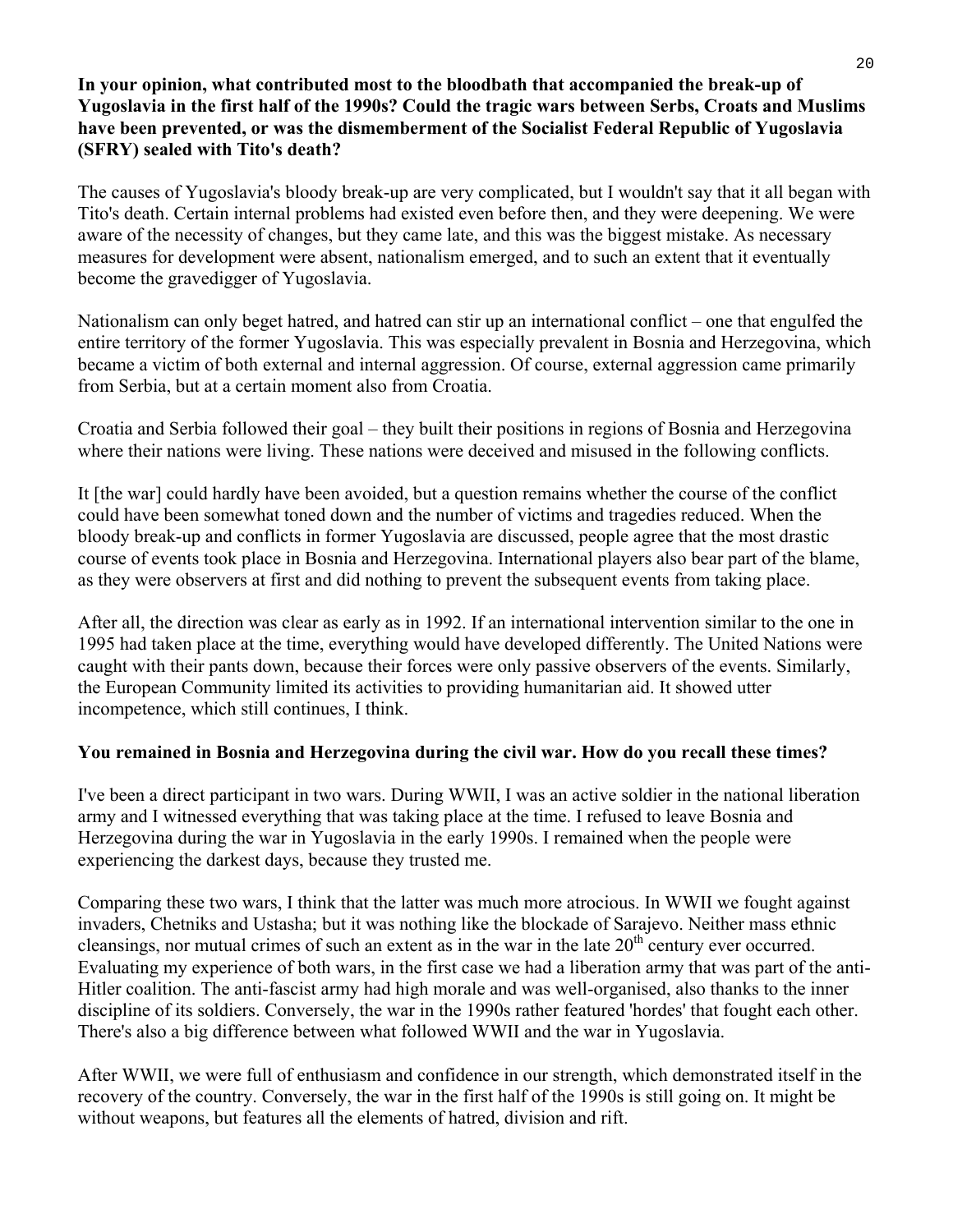# **The Dayton Agreement in 1995 ended the war. Bosnia was divided into the Bosniak-Croat Federation of Bosnia and Herzegovina and the Republika Srpska. How do you view this division in the context of current developments in Bosnia? In your opinion, is it necessary to maintain the Dayton model, or should the powers of central institutions be strengthened?**

As far as Dayton is concerned, it's possible to repeat the hackneyed sentence that it stopped the war. Dayton reflects the pragmatic American style of thinking and negotiating. It created a complicated system, which is a reflection of the actual situation at the end of the war. Dayton prefers the ethnic and nationalist principle, which has determined the whole way of life in the state and the way of solving all problems in Bosnia and Herzegovina.

This principle doesn't provide any solution, it rather preserves the status quo and makes the situation worse. All considerations regarding independence for the Republika Srpska and liquidating the vestiges of the current state only escalate tensions. The situation in both the Federation of Bosnia and Herzegovina and the Republika Srpska will change depending on the development of democratic processes.

Only following this process will the need for solidarity emerge. Two tendencies are often in conflict in Bosnia and Herzegovina – unitarianism and separatism. The key question consists of defining the mutual interest and the mutual benefit of everyone in Bosnia and Herzegovina, and this needs to be resolved at the state level, while everything else can be dealt with at lower levels.

Only in this way can the situation can be improved – only in this way will a mutual, positive consciousness be created. All parts of the state are mutually connected in tiny Bosnia and Herzegovina.

I'm concerned most about the lack of communication between the two main parts of Bosnia and Herzegovina. There's no dialogue, both parts have locked themselves away and are transforming themselves into some sort of state within a state. This leads to no good. Dayton can't be viewed in isolation – it isn't a permanent solution.

The key question is what stance the USA and the European Union take on the future of Bosnia and Herzegovina. It won't be good if they repeat the phrase 'make an agreement within Bosnia and Herzegovina – we'll support it'. They should bring forth fresh ideas.

# **You view Serbian nationalism as the main trigger of the wars in the Balkans. What do you think about the situation in Serbia ten years after the fall of Milošević's regime?**

I think that Serbia has been on an historic crossroads for a long time. Part of Slobodan Milošević's regime is still alive in Serbia, and participates in the current state power. On the other hand, there are politicians who are attempting to change politics and relations in Serbia. Now one tendency is up, then the other one. It's like a duel between two wrestlers – at one time the first one wins points, then the other one.

I think there's only one solution for Serbia: first and foremost it must accept reality. It must free itself of illusions that something can return that has definitely been lost. At the same time, pro-European tendencies must be bolstered.

It appears that the pro-European orientation hasn't definitely triumphed in Serbia, and it will be the subject of a heated domestic dispute. It's evident in the fact that Tomislav Nikolic's Serbian Progressive Party, which has split off from Vojislav Seselj's Serbian Radical Party, is now the second strongest party in Serbia.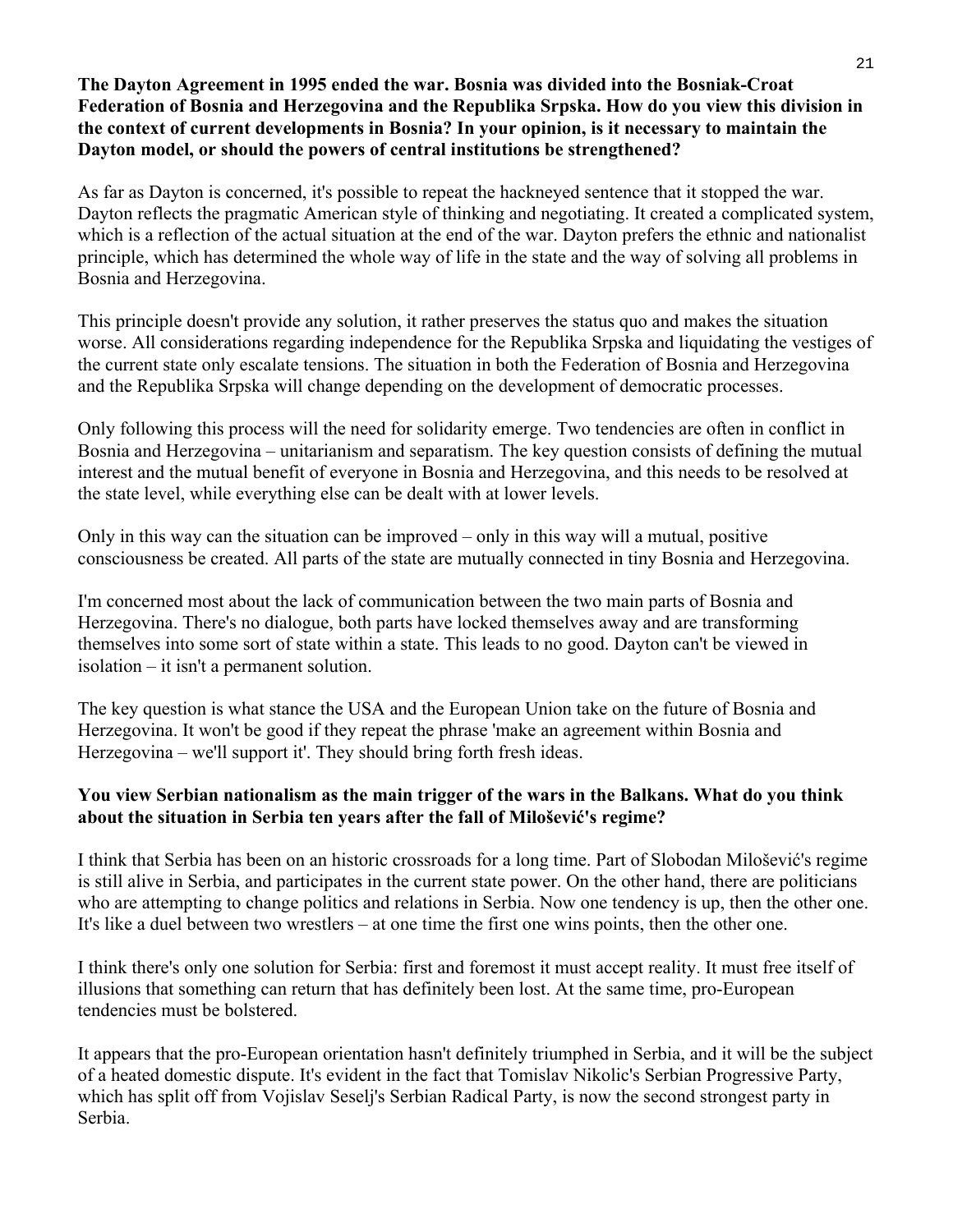# **What's your opinion on Kosovo's unilateral declaration of independence?**

When I said that Serbia should rid itself of illusions of a possible return of something that has been definitely lost, I chiefly had Kosovo in mind. Serbia hasn't said everything about what occurred in Kosovo, and what caused [Kosovo's] complete separation from Serbia.

It was mainly the long-term anti-Albanian policy, removal of autonomy, a virtual police regime with everything bad that such a situation brings – including an exodus.

The declaration of Kosovo's independence is verification of this bad situation, which had lasted for several years. I personally think that it's quite an explosive situation in Kosovo due to its underdevelopment and unresolved social problems, and the ongoing phase of thievish capitalism. There are various tendencies, including the Greater Albanian one.

Serbia should realise what it has definitely lost, and through dialogue it should be interested in the situation of Serbs that have remained in Kosovo. They will be able to survive only after their rights are guaranteed in Kosovo, and not when they remain a tool of Belgrade's politics.

# **What's your opinion on the International Criminal Tribunal for the former Yugoslavia (ICTY) in The Hague, and the processes that have taken place there?**

I think that forming The Hague's tribunal was a necessary move, but in terms of its functioning and how successful it has been in carrying out its tasks, the results are questionable – many shortcomings can be found in its activities. Sometimes it appears to me as a ridiculous theatre. There are never-ending discussions on things that are not relevant to the issues that should be dealt with by the tribunal. The processes are being protracted forever.

Currently, there's an ongoing discussion on whether the process with Radovan Karadzic should be concluded in 2014 or 2015. I think that there are too many problems coming from the outside, especially in that various secret services are present in the halls of The Hague's tribunal.

# **How do you expect the future of Bosnia and Herzegovina to look? Do you think that the separatist ambitions of the Republika Srpska's Prime Minister Milorad Dodik can be fulfilled, or is that rather unrealistic?**

I think that the national-separatist policy in Republika Srpska under the leadership of Milorad Dodik is sheer adventurism.

I'm deeply convinced that Bosnia and Herzegovina can't be divided without another war. This is clear from the internal conditions in Bosnia and Herzegovina itself, as well as from external influences. I've publicly said several times that this policy is actually anti-Serbian. This adventurism is also being stirred up by certain people in Serbia who are still connected to conservative Milošević's heirs that are part of the current state power.

On the other hand, Dodik's policies also affect the situation in Serbia. Dodik reminds me of Milošević. Fortunately, he doesn't have the military power, otherwise the adventurism could go very far.

At the same time, I register that positive processes, albeit quietly, are also developing in Republika Srpska. The opposition is strengthening, new political parties are emerging – they are more realistic, I'd say more state-building. Similar parties are also emerging in the Federation of Bosnia and Herzegovina.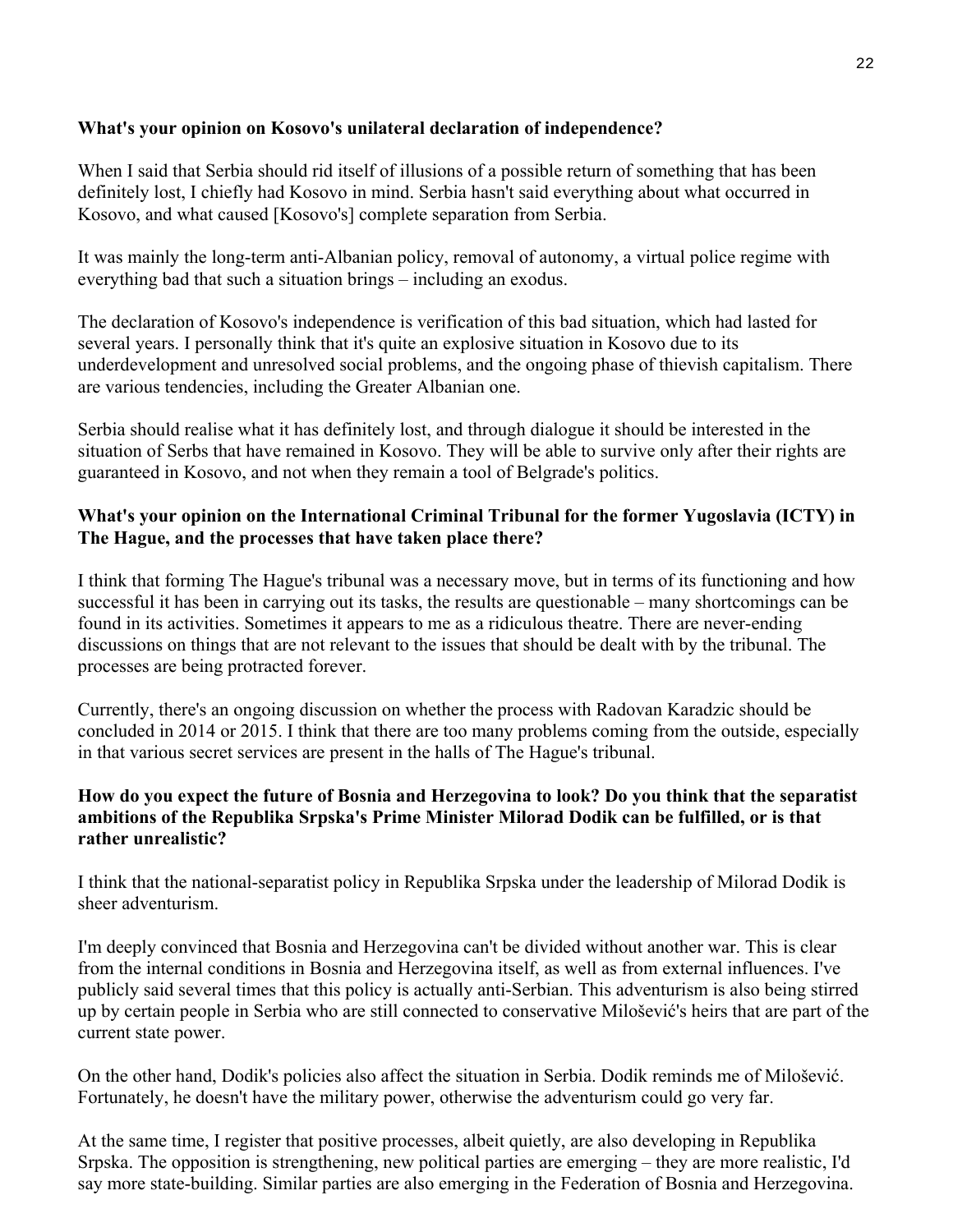One problem is that the communication isn't sufficient, with even common people having problems visiting other parts of the state. If [after the election] powers that can lead some kind of dialogue – at least about small issues and problems – don't emerge it won't be good, and dangerous tensions will remain in place. A sort of wall has emerged, both a psychological and political wall.

# **What is the importance of the upcoming general election in your country?**

I don't expect any significant changes. It'd be very good if the three-member presidency was changed – but this is unlikely to happen. I expect that there will only be minor changes in the existing power structures given the current governing parties.

Everything that we have heard before is again being repeated in the election campaign. It's mostly lies. It's promises and claims that make the mind boggle. One wonders whether the political entities that produce this situation are actually convinced that people are a flock of sheep that will buy anything.

It's good that new political parties have emerged, such as the Democratic Party led by Dragan Cavic [the former president of Republika Srpska], or the liberal Our Party.

It isn't good, however, that far-right parties have also emerged, such as media mogul Fahrudin Radoncic's party. I'm also sceptical about both the results of the election and whether the European Union brings forth something new for Bosnia and Herzegovina.

# **What's your relationship with the former Czechoslovakia and Slovakia?**

I've an emotive relationship with Czechoslovakia, the Czech Republic and Slovakia. I've spent beautiful years in Czechoslovakia during my career. I was there at an interesting time, and I've had many Czech and Slovak friends since then. I was pleased with the Prague Spring. I knew most of its figures in person, and I was clearly on their side both politically and humanly speaking. I was pleased that you were able separate in a quiet and civilised way.

Maybe I'll use a too expressive formulation, but I'm delighted with the results that Slovakia has achieved after becoming independent. For a certain time the country had to seek out its identity, but an economic boom followed its accession to the EU. I'm happy about it. You know, when you have a good friend, you rejoice with them in their success. What you've achieved under difficult circumstances has real value.

At the same time, you have a good position within the EU, because you have quality economic, political and diplomatic personalities at your disposal. You're no marginal member of this club; you're able to defend your interests. That's a great thing. It would be fortunate if Bosnia and Herzegovina at some point was able to defend its interests similarly.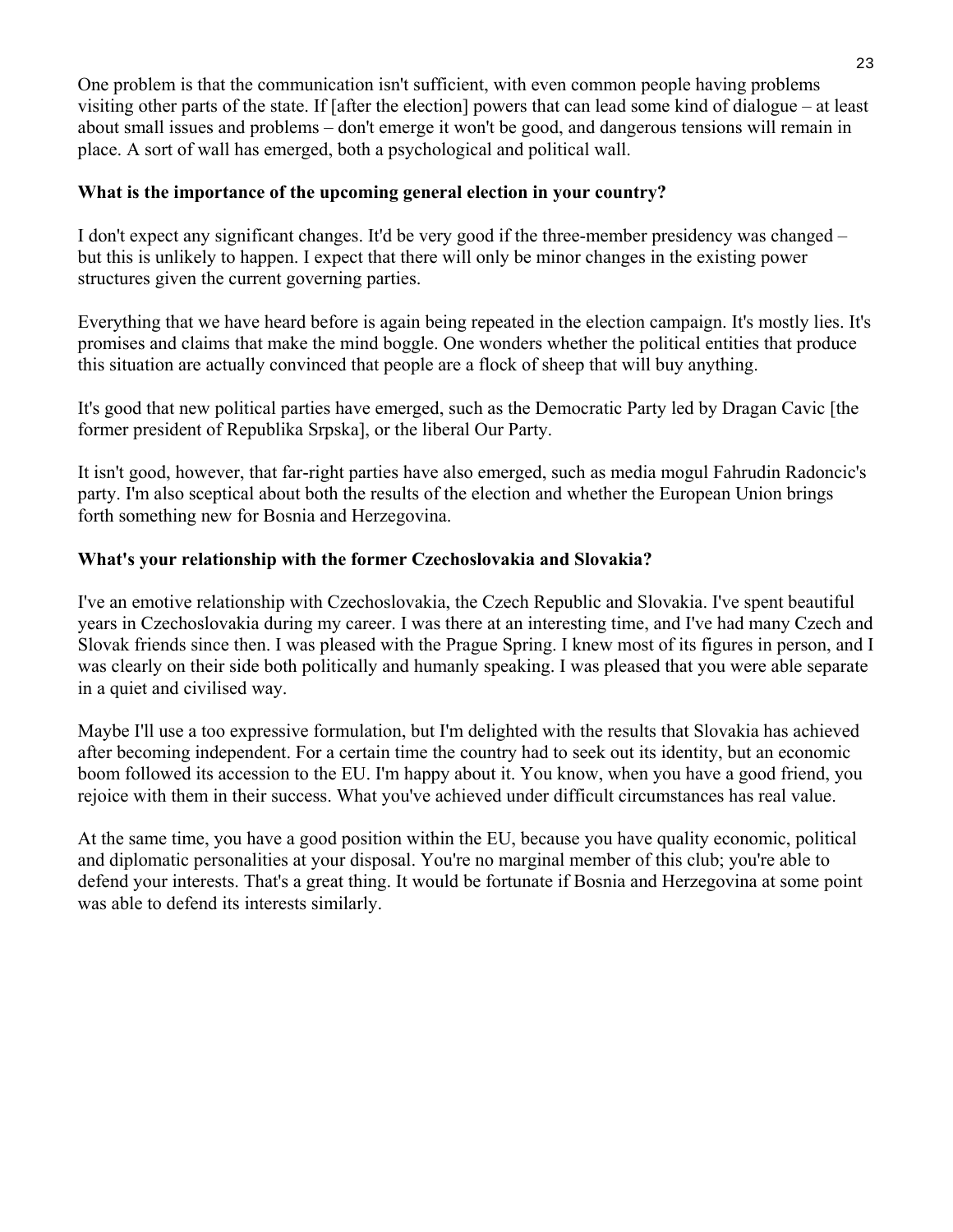# The Standard (Kenya)

Monday, 4 October 2010

### **Why ICC 'suspects' no longer at ease**

#### By Cyrus Ombati and Ben Agina

Panicky suspects, who fear their names are on ICC Chief Prosecutor Luis Moreno-Ocampo's list, are desperately trying to unmask the identities of possible witnesses who may give evidence against them at The Hague. This has raised concern at the court for the safety of witnesses, and many have already been flown out of the country.

Among the witnesses taken to a secret location is a man said to be a key enforcer in the proscribed Mungiki sect, which the Justice Philip Waki report fingered for carrying out revenge attacks in Naivasha and other parts of the country during the 2007-08 post-election violence.

The witness is believed to have enough information on high-level suspects, including what was discussed at the meetings where the revenge attacks were planned, and who were present.

Having failed to block the ICC Chief Prosecutor's team from operating locally, the suspects, some holding powerful positions in Government, have engaged top lawyers to try and establish the kind of evidence the witnesses may have, so as to prepare their defence, The Standard has reliably learnt.

Another group of the witnesses, who include businessmen, politicians, villagers, police officers, judges and religious leaders, are in the country, and have already been coached by the ICC team on what to say, how to stay it and what to do before the pre-trial hearings.

The source said some of the suspects are even suspicious of their partners in crime, and feel they can trust nobody at this stage, given the ease and speed with which the ICC has moved to secure evidence against them.

#### **Secret deal**

"Some of the witnesses, unknown to the suspects, may be in Government, chaired meetings that are being investigated, or are thought to be suspects, but have 'cut' a secret deal with the prosecution," said an impeccable source who asked for anonymity.

"Right now there is confusion among many suspects who planned the crimes being investigated by the ICC and they suspect each other," added the source.

ICC is investigating Crimes Against Humanity in the country, which were committed in the post-election violence period, and as stipulated under the Rome Statute.

A series of meetings were held last week between top security chiefs and a group of private lawyers hired to represent them during interviews with the ICC team.

This was after the detectives sought specific high-level minutes of security meetings prior to, during and after the post-poll violence.

It was during the meetings with the lawyers held in Government offices and hotels that the issue of witnesses cropped up. The lawyers reportedly told the security chiefs that there was nothing that they could do at this stage to salvage the situation.

Also said to have hired three top lawyers are Provincial Commissioners and Provincial Police Officers (PCs and PPOs) who fear they will be sacrificed.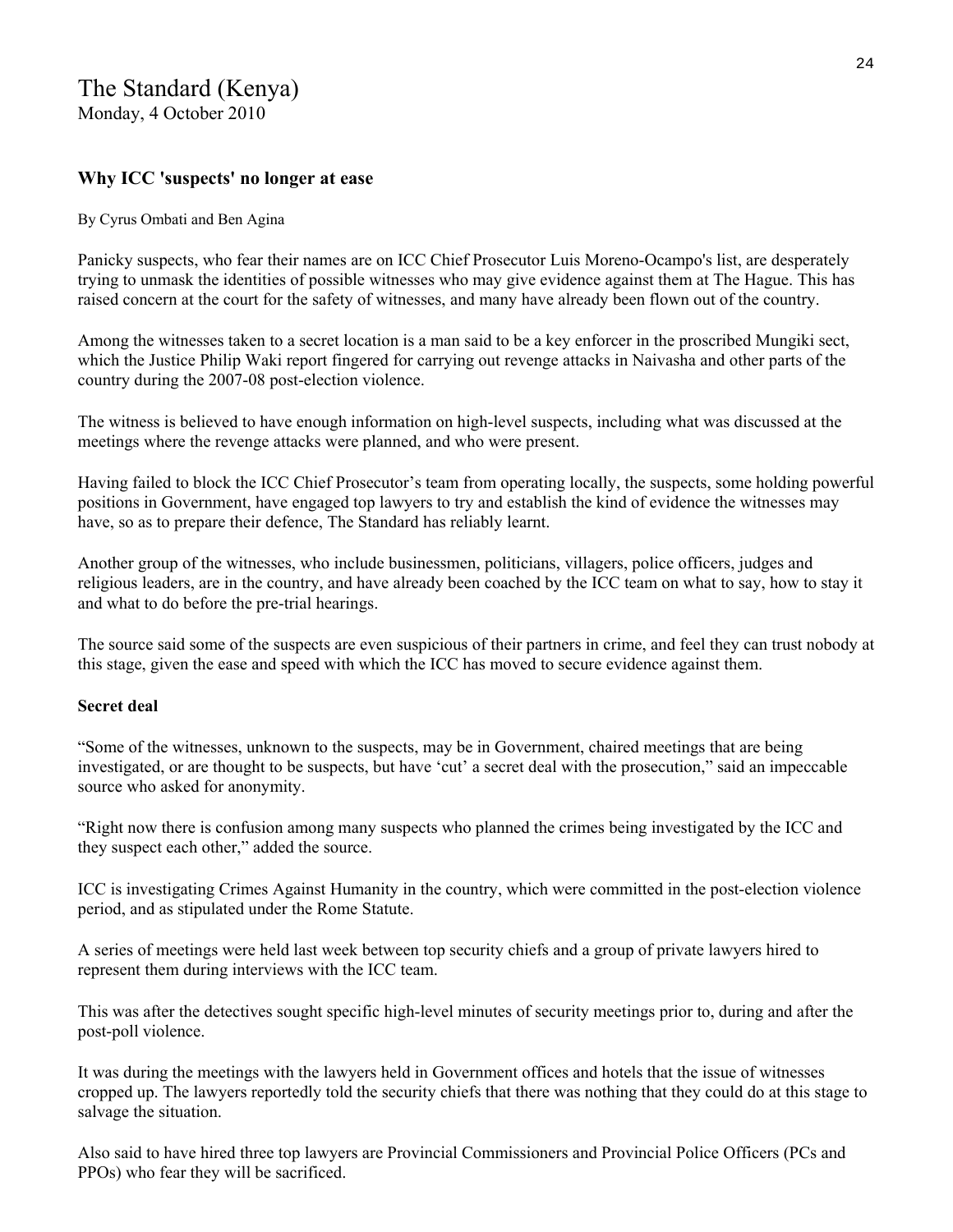The lawyers are Evans Monari, Ken Ogeto, and Gershom Otachi, all seasoned legal experts in the country. The fourth lawyer representing the National Security Intelligence Service (NSIS) is Ahmednasir Abdullahi.

Monari represented former Commissioner of Police Maj-Gen Hussein Ali and the force at the Waki Commission that investigated the post-election violence, and gathered much of the evidence that the ICC is now relying on.

Ogeto and Otachi are partners and have been attached as defence lawyers to the International Criminal Tribunal of Rwanda (ICTR) in Arusha, Tanzania.

They have held meetings with the PCs and PPOs as they wait for the ICC's next move. Clearly the security team leaders believe their experience may help them avoid incriminating themselves before the ICC detectives. Another source said the Government is in a quandary because it does not know the next move the ICC may make after it threw roadblocks in the investigations, citing legal technicalities to block the team from talking to the PCs and PPOs who were in charge before and during the violence.

But the ICC has made it clear, that it is going after those with a higher responsibility for the post-poll killings, and has been gathering evidence for the Pre-Trial Chamber II to seek for indictment letters.

#### **More evidence**

The team is in particular looking for more evidence to convince judges Ekaterina Trendafilova, Hans-Peter Kaul and Cuno Tarfusser to issue indictment letters for at least six individuals linked to the charges being drafted.

"Moreno-Ocampo managed to convince two of the judges who granted his request to commence an investigation on crimes against humanity allegedly committed in the country. Now what they want is evidence and witnesses to convince the dissenting judge," said the source.

On March 31, 2010, the ICC Pre-Trial Chamber II, by majority, found that upon examination of the available information, bearing in mind the nature of the proceedings under Article 15 of the Rome Statute, the low threshold applicable at this stage, as well as the object and purpose of the decision, that the information available provided a reasonable basis to believe that crimes against humanity were committed in Kenya.

Two of the judges, Trendafilova and Tarfusser, found that all criteria for the exercise of the Court's jurisdiction were satisfied, to the standard of proof applicable at that stage.

In his dissenting opinion, however, Judge Kaul held that the crimes committed in Kenya do not qualify as crimes against humanity under the jurisdictional ambit of the Statute. Judge Kaul disagreed with the majority on the requirements of a "State or organisational policy" as set out in Article  $7(2)(a)$  of the Statute.

Given the fact that the fundamental rationale of crimes against humanity as codified in Article 7 of the Statute was to protect the international community against the extremely grave threat emanating from such policies, Judge Kaul concluded it had to be adopted either by a State, or at the policy-making level of a State-like organisation.

Judge Kaul concluded that there was no reasonable basis to believe that the crimes committed in Kenya in relation to the post-election violence of 2007-2008 were committed in an attack against a civilian population, pursuant to or in furtherance of a policy stemming from a State or an organization.

And that is why the Moreno-Ocampo team will appear before the same team of judges to convince Judge Kaul that the State or individuals therein were involved," added the official.

Sources said the six detectives have specific questions for specific Government officials whom they have requested to interrogate to tie up the evidence.

The court wrote to the State demanding a breakdown of minutes of secret high-level security meetings before and during the post-election period as part of its investigations on the masterminds of the killings. ICC also requested face-to-face meetings with PCs and PPOs who were in office before and when the violence broke out.